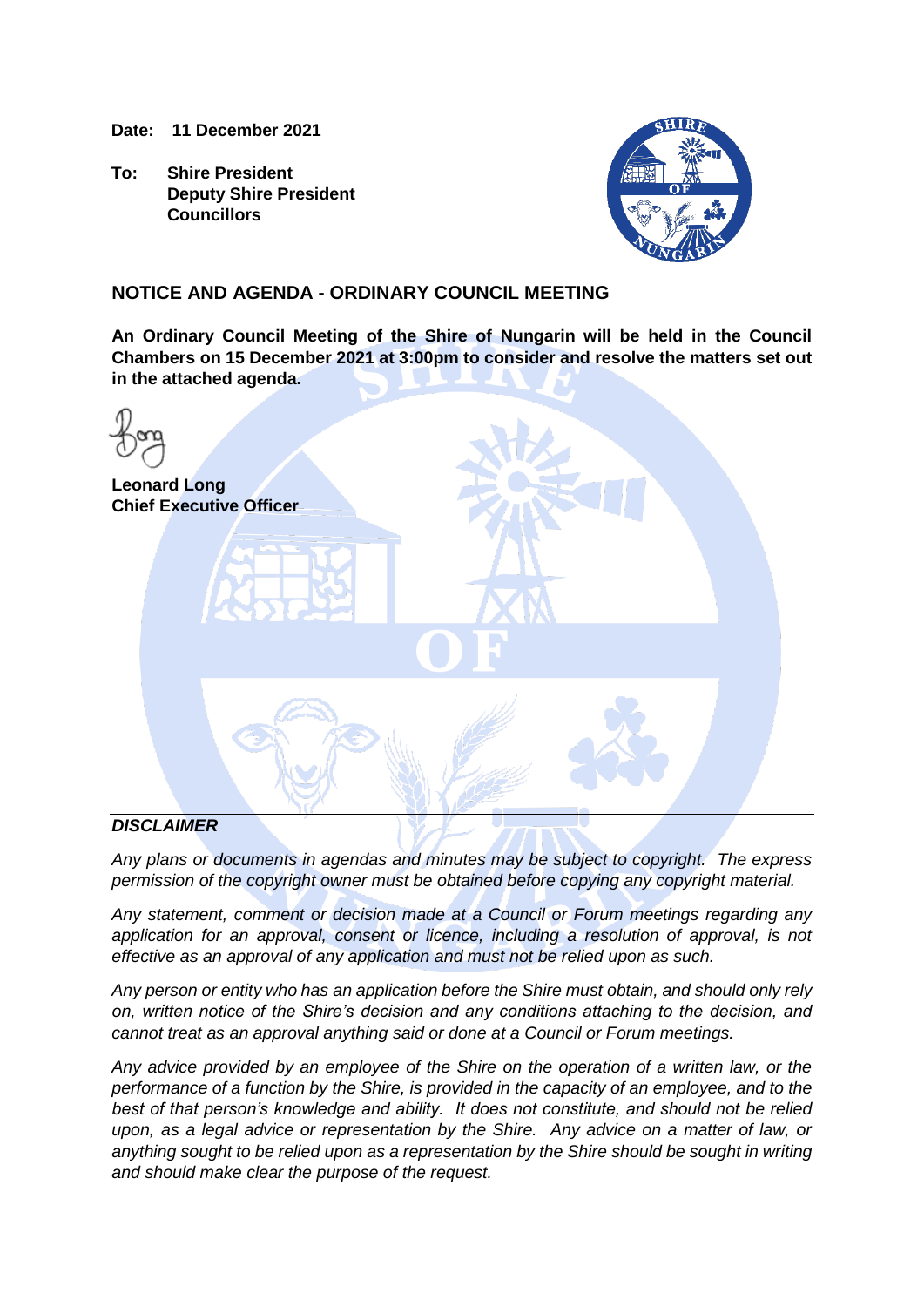# **PUBLIC QUESTION TIME**

- 1. The order of business allows for a Public Question time at the beginning of the meeting.
- 2. If you wish to ask a question about an agenda item before it is considered then it is recommended to be made at the Public Question Time item on the agenda in accordance with Council's Procedures and Guidelines for Public Question Time.
- 3. The visual or vocal recording of Council meeting proceedings is expressly prohibited, unless the prior approval of the Council has been given.

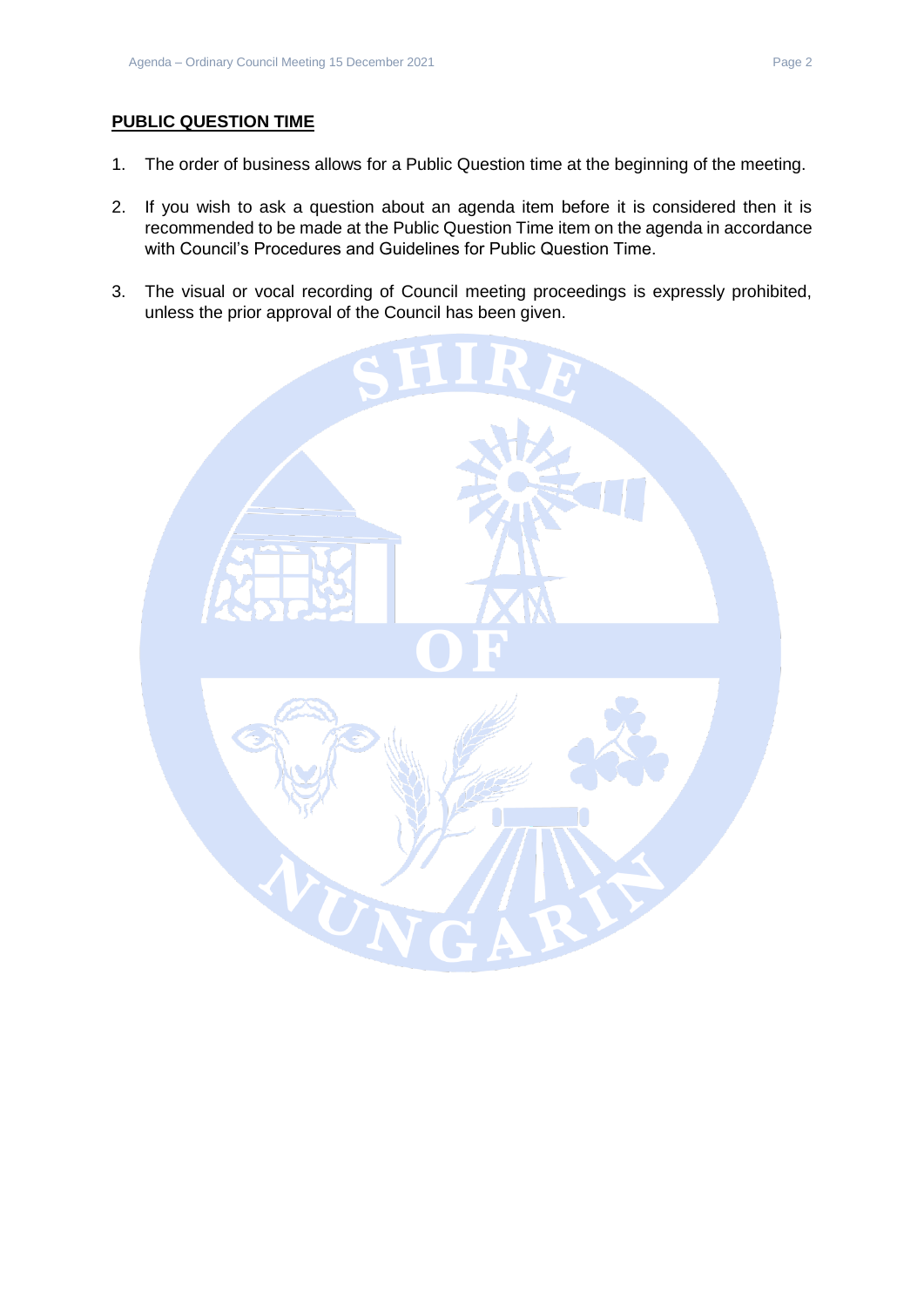# **TABLE OF CONTENTS**

| 1.             |      |                                                                          |  |
|----------------|------|--------------------------------------------------------------------------|--|
| 2.             |      |                                                                          |  |
|                | 2.1  |                                                                          |  |
|                | 2.2  |                                                                          |  |
|                | 2.3  |                                                                          |  |
|                |      |                                                                          |  |
|                | 3.1  |                                                                          |  |
|                | 3.2  | <b>PETITIONS</b> 2004 2014 2015                                          |  |
|                |      |                                                                          |  |
|                | 4.1  | <b>RESPONSE TO PREVIOUS PUBLIC QUESTIONS TAKEN ON NOTICE 5</b>           |  |
|                | 4.2  |                                                                          |  |
|                |      |                                                                          |  |
|                | 5.1  |                                                                          |  |
|                | 5.2  | DISCLOSURES OF INTEREST THAT MAY CAUSE A CONFLICT 5                      |  |
| 6.             |      | ANNOUNCEMENT BY THE PRESIDING MEMBER (WITHOUT DISCUSSION)  5             |  |
| 7 <sub>1</sub> |      | PREVIOUS COUNCIL MEETING MINUTES <b>AND ALL AND CONSTRUCTS</b> 5         |  |
|                | 7.1  |                                                                          |  |
| 8.             |      |                                                                          |  |
|                | 8.1  |                                                                          |  |
|                | 8.2  | ANNUAL REVIEW OF THE DELEGATION OF AUTHORITY REGISTER 9                  |  |
|                |      |                                                                          |  |
|                | 8.3  | ANNUAL FINANCIAL REPORT AND AUDIT REPORT FOR 2020/21  20                 |  |
|                | 8.4  | LISTING OF PAYMENTS FOR THE MONTH OF NOVEMBER 2021  25                   |  |
|                | 8.5  | MONTHLY STATEMENT OF FINANCIAL ACTIVITY FOR THE PERIOD                   |  |
|                |      |                                                                          |  |
| 9.             |      |                                                                          |  |
|                |      | 9.1 Cr O'Connell (APPENDIX 9.1A) <b>And All Connection Connection</b> 31 |  |
| 10.            |      |                                                                          |  |
| 11.            |      |                                                                          |  |
|                | 11.1 |                                                                          |  |
|                | 11.2 | <b>CONFIDENTIAL ITEM: AUSTRALIA DAY COUNCIL OF WA CITIZEN OF THE</b>     |  |
| 12.            |      |                                                                          |  |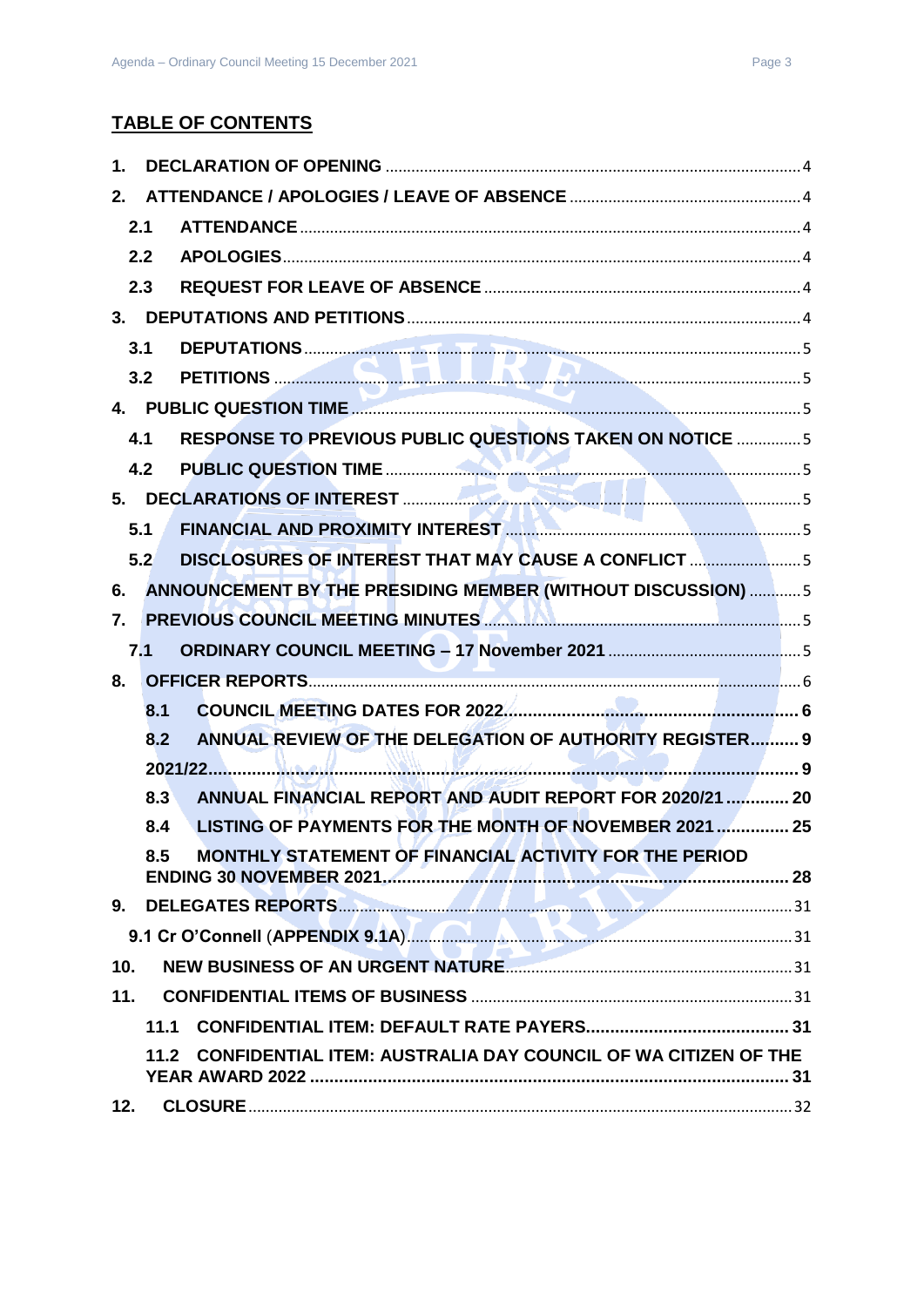# **AGENDA**

# <span id="page-3-0"></span>**1. DECLARATION OF OPENING**

Council recognises it is permissible to record the Shire's Council and Forum Meetings in the written, sound, vision medium (or any combination of the mediums) when open to the public. However, people who intend to record meetings are requested to inform the Presiding Member of their intention to do so.

The Presiding Member declared the meeting open at \_\_\_pm.

# *Affirmation of Civic Duty and Responsibility as Read*

*I make this Affirmation in good faith on behalf of Councillors and Officers of the Shire of Nungarin. We collectively declare we will duly, faithfully, honestly and with integrity fulfil the duties of our respective office and positions for all the people in the district according to the best of our judgment and ability.*

Acknowledgement of Traditional Custodians

We wish to acknowledge the Traditional Custodians of the land we are meeting on, the Njaki Njaki Nyoongar people, and recognise the contribution of Elders past, present and future.

# <span id="page-3-2"></span><span id="page-3-1"></span>**2. ATTENDANCE / APOLOGIES / LEAVE OF ABSENCE**

# **2.1 ATTENDANCE**

# **Councillors**

Shire President Cr P de Lacy Deputy Shire President Cr G Coumbe Elected Member Cr RE O'Connell Elected Member **Cr K Dayman** Elected Member Cr J Davis Elected Member Cr W Lee Elected Member Cr M Caughey

# **Council Officers**

Chief Executive Officer Mr L Long Manager Works & Services Mr C Large

# **Observers / Visitors**

- <span id="page-3-3"></span>**2.2 APOLOGIES**
- **2.3 REQUEST FOR LEAVE OF ABSENCE**
- <span id="page-3-5"></span><span id="page-3-4"></span>**3. DEPUTATIONS AND PETITIONS**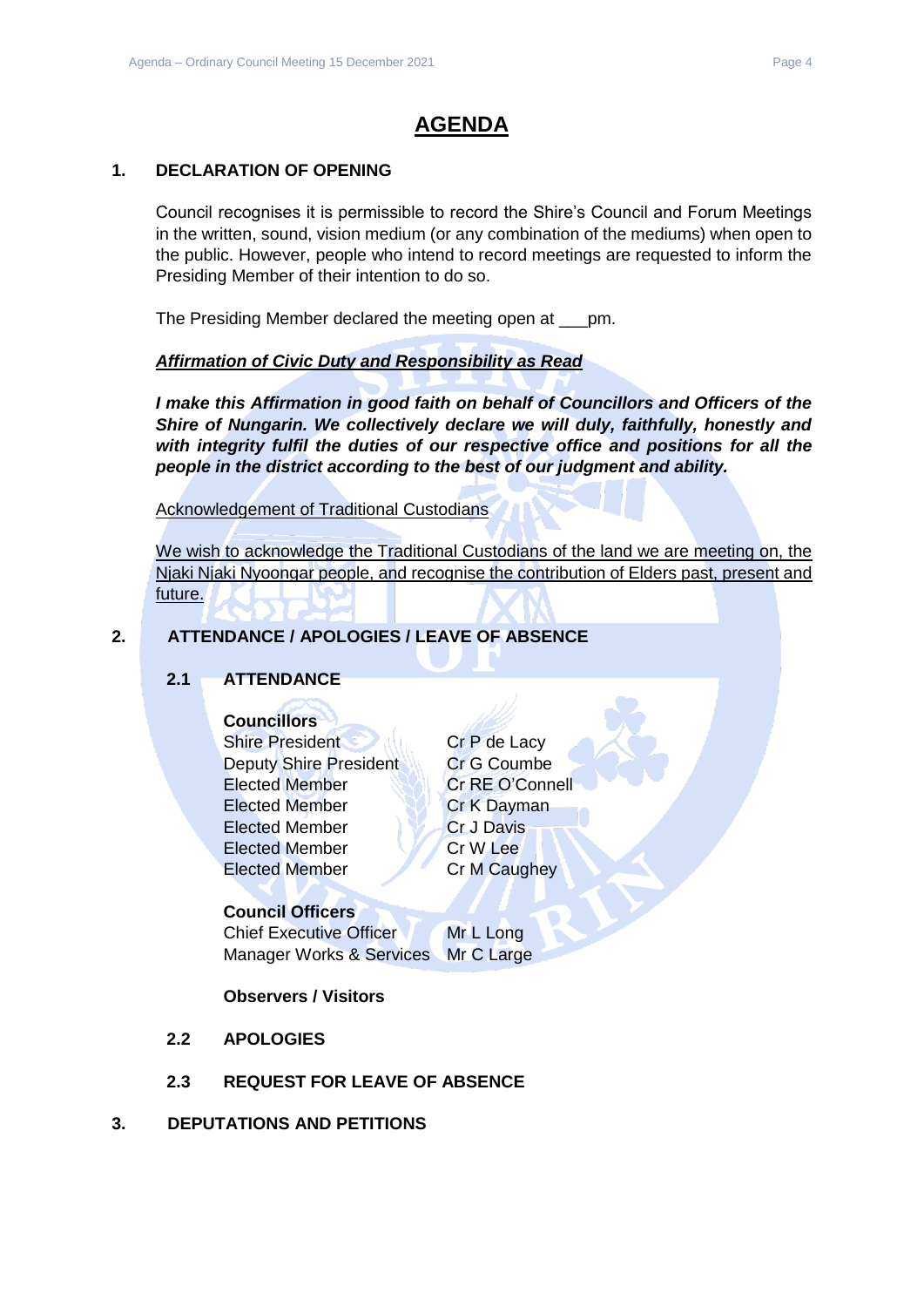# <span id="page-4-0"></span>**3.1 DEPUTATIONS**

## **3.2 PETITIONS**

#### <span id="page-4-2"></span><span id="page-4-1"></span>**4. PUBLIC QUESTION TIME**

- a. Public Question Time provides the public with an opportunity to put questions to the Council. Questions should only relate to the business of the Council and should not be a statement or personal opinion.
- b. During the Council meeting, after Public Question Time no member of the public may interrupt the meeting's proceedings or enter into conversation.
- c. Whenever possible, questions should be submitted in writing at least 48 hours prior to the start of the meeting.
- d. All questions should be directed to the President and only questions relating to matters affecting Council may be answered at an Ordinary Council Meeting, and at a Special Council Meeting only questions that relate to the purpose of the meeting may be answered. Questions may be taken on notice and responded to after the meeting, at the discretion of the Presiding Member.
- e. The Presiding member will control Question Time and ensure each person wishing to ask a question states their name and address before asking the question. If the question relates to an item on the agenda, the item number should also be stated. In general, persons seeking to ask questions will be given two (2) minutes within which to address their question to Council. The Presiding Member may shorten or lengthen this time at their discretion.

# <span id="page-4-3"></span>**4.1 RESPONSE TO PREVIOUS PUBLIC QUESTIONS TAKEN ON NOTICE**

**4.2 PUBLIC QUESTION TIME**

# <span id="page-4-6"></span><span id="page-4-5"></span><span id="page-4-4"></span>**5. DECLARATIONS OF INTEREST**

- **5.1 FINANCIAL AND PROXIMITY INTEREST**
- **5.2 DISCLOSURES OF INTEREST THAT MAY CAUSE A CONFLICT**
- <span id="page-4-8"></span><span id="page-4-7"></span>**6. ANNOUNCEMENT BY THE PRESIDING MEMBER (WITHOUT DISCUSSION)**
- <span id="page-4-10"></span><span id="page-4-9"></span>**7. PREVIOUS COUNCIL MEETING MINUTES**
	- **7.1 ORDINARY COUNCIL MEETING – 17 November 2021**

#### **OFFICER RECOMMENDATION:**

**That the Minutes of the Ordinary Council Meeting held on 17 November 2021 be confirmed as being a true and accurate record.**

**Moved: ......................... Seconded: .........................**

**..........................**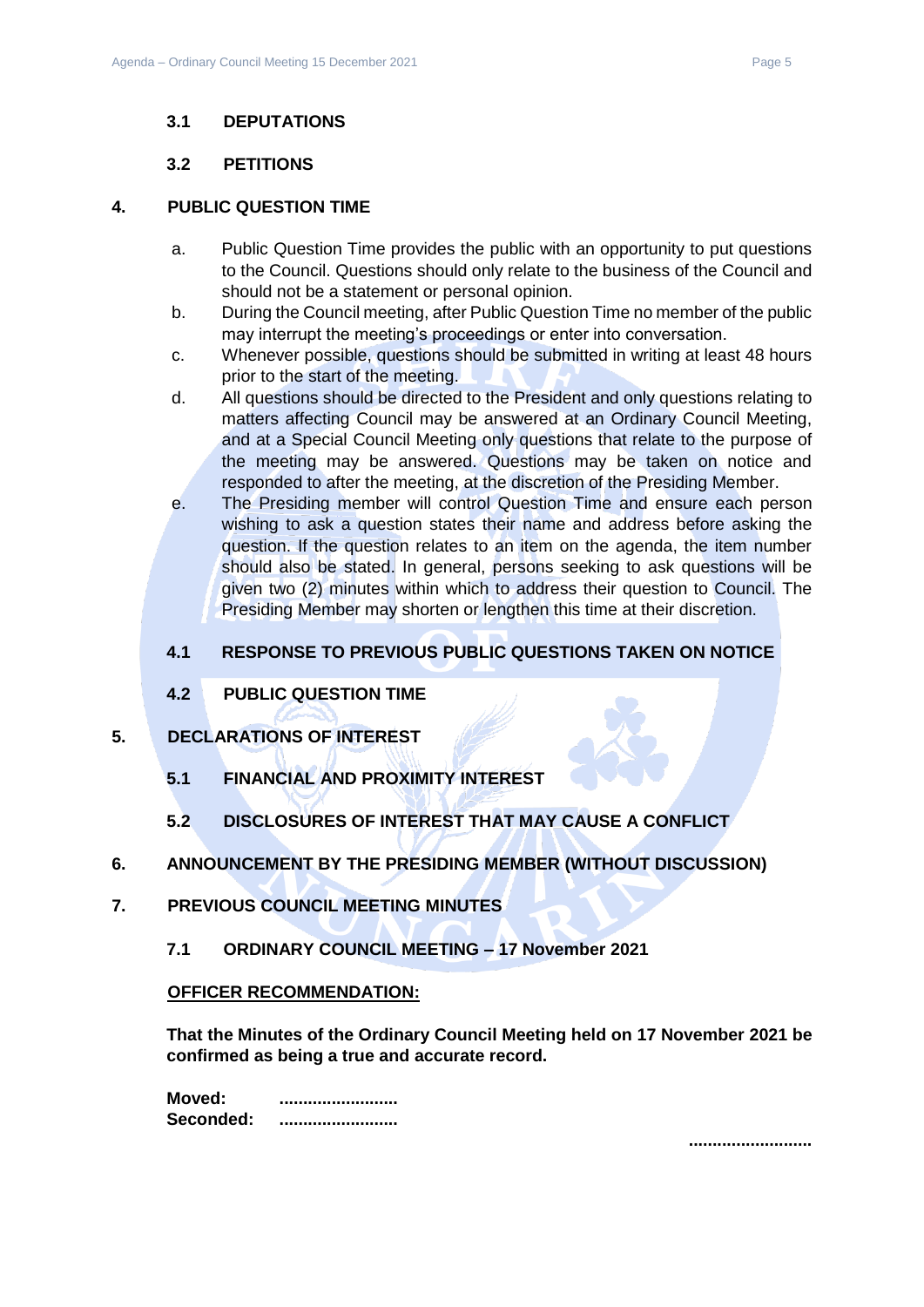## <span id="page-5-0"></span>**8. OFFICER REPORTS**

<span id="page-5-1"></span>

| 8.1<br><b>COUNCIL MEETING DATES FOR 2022</b> |                                            |  |
|----------------------------------------------|--------------------------------------------|--|
| File Ref:                                    | 41001                                      |  |
| <b>Previous Item Ref:</b>                    | Council Resolution 6664 - 17 February 2021 |  |
| <b>Applicant:</b>                            | Nil                                        |  |
| <b>Author and Title:</b>                     | Leonard Long, Chief Executive Officer      |  |
| <b>Declaration of Interest:</b>              | Nil                                        |  |
| <b>Voting Requirements</b>                   | Simple Majority                            |  |
| <b>Appendix Number:</b>                      | Nil                                        |  |

#### **OFFICER RECOMMENDATION**

**That Council Resolves to:**

- **1. Approve the 2022 Ordinary Council Meetings to be held on the third Wednesday of every month with the exception of the December meeting, and commencing at 3pm to be held in the Council Chambers.**
	- **16 February 2022**
	- **16 March 2022**
	- **20 April 2022**
	- **18 May 2022**
	- **15 June 2022**
	- **20 July 2022**
	- **17 August 2022**
	- **21 September 2022**
	- **19 October 2021**
	- **16 November 2022**
	- **14 December 2022**
- **2. Requests the Chief Executive Officer to advertise the above dates accordingly.**

**Moved: ......................... Seconded: .........................**

#### **IN BRIEF**

Council is requested to consider the recommended dates for the Ordinary Council Meetings to be held in 2022.

# **BACKGROUND**

Ordinary Council Meetings have traditionally been held on the third Wednesday of the month, with the exception of the December meeting which is proposed to be held on second Wednesday.

**..........................**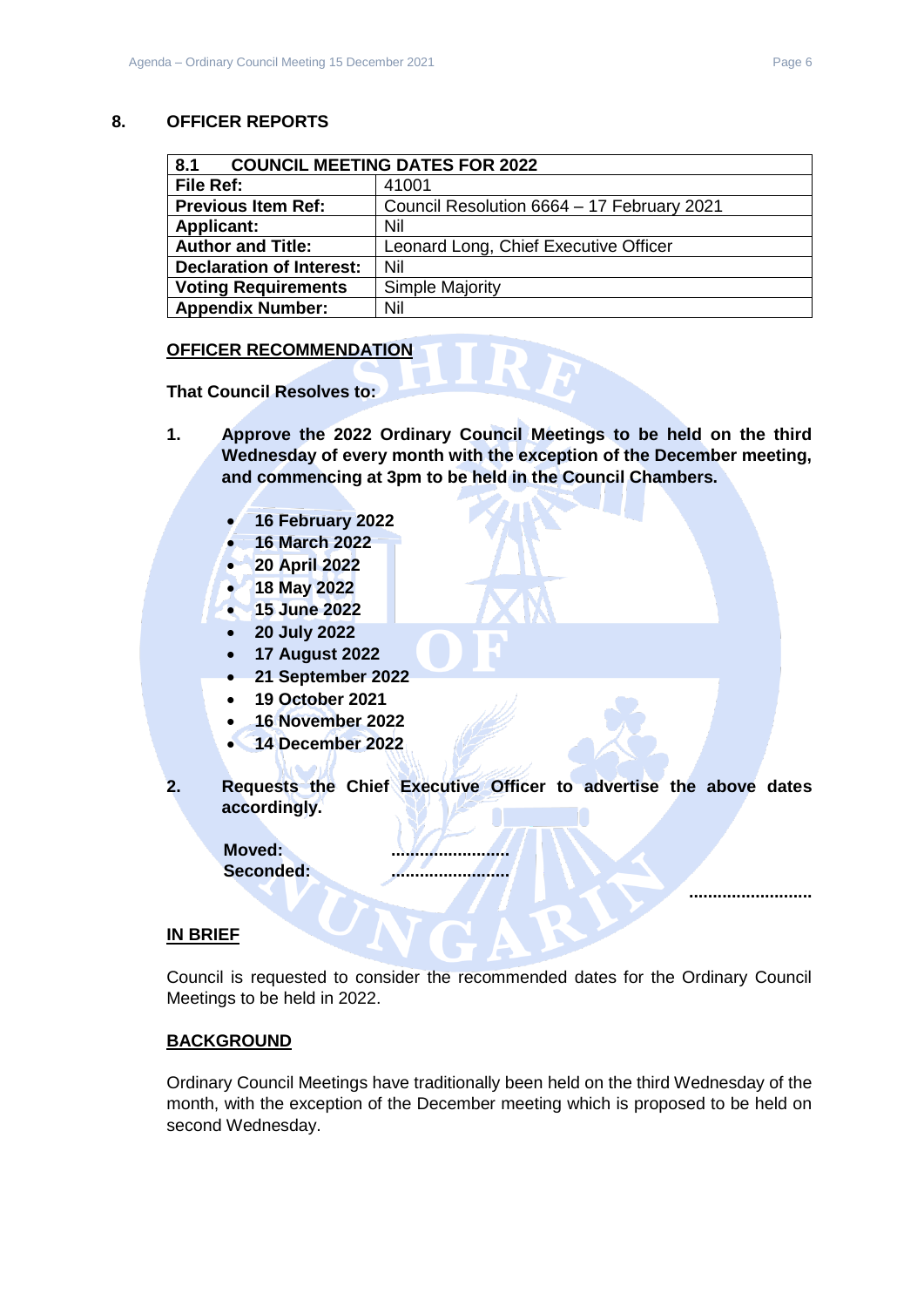# **REPORT DETAIL**

Councils are generally required to meet on a monthly basis to consider matters that have not been delegated to the Chief Executive Officer.

## **SHIRE OF NUNGARIN COMMUNITY STRATEGIC PLAN 2023**

| <b>Focus Area</b> | Civic Leadership                                                |  |
|-------------------|-----------------------------------------------------------------|--|
| <b>Aspiration</b> | A strong local democracy with an actively engaged community and |  |
|                   | effective partnership.                                          |  |
| Objective         | A Shire that prospers through partnerships and good governance. |  |

# **OTHER STRATEGIC LINKS**

Nil

# **STATUTORY ENVIRONMENT**

- *Local Government Act 1995* s.5.25 Regulations about council and committee meetings and committees
- *Local Government (Administration) Regulations 1996* r.12 Publication of meeting details

# **SUSTAINABILITY AND RISK CONSIDERATIONS**

## **Economic – (Impact on the Economy of the Shire and Region)**

The timeous consideration of Council matters may have a positive impact on the local economy.

# **Social – (Quality of life to community and / or affected land owners)**

Nil

# **Policy Implications**

Nil

# **Risk Management Implications**

| <b>Risk Level</b> | <b>Comment</b>                                                        |
|-------------------|-----------------------------------------------------------------------|
| Medium            | For the Shire to operate efficiently it is important to set dates for |
|                   | <b>Ordinary Council Meetings.</b>                                     |

TA P

#### **CONSULTATION**

Nil

# **RESOURCE IMPLICATIONS**

**Financial** Nil

**Workforce** Nil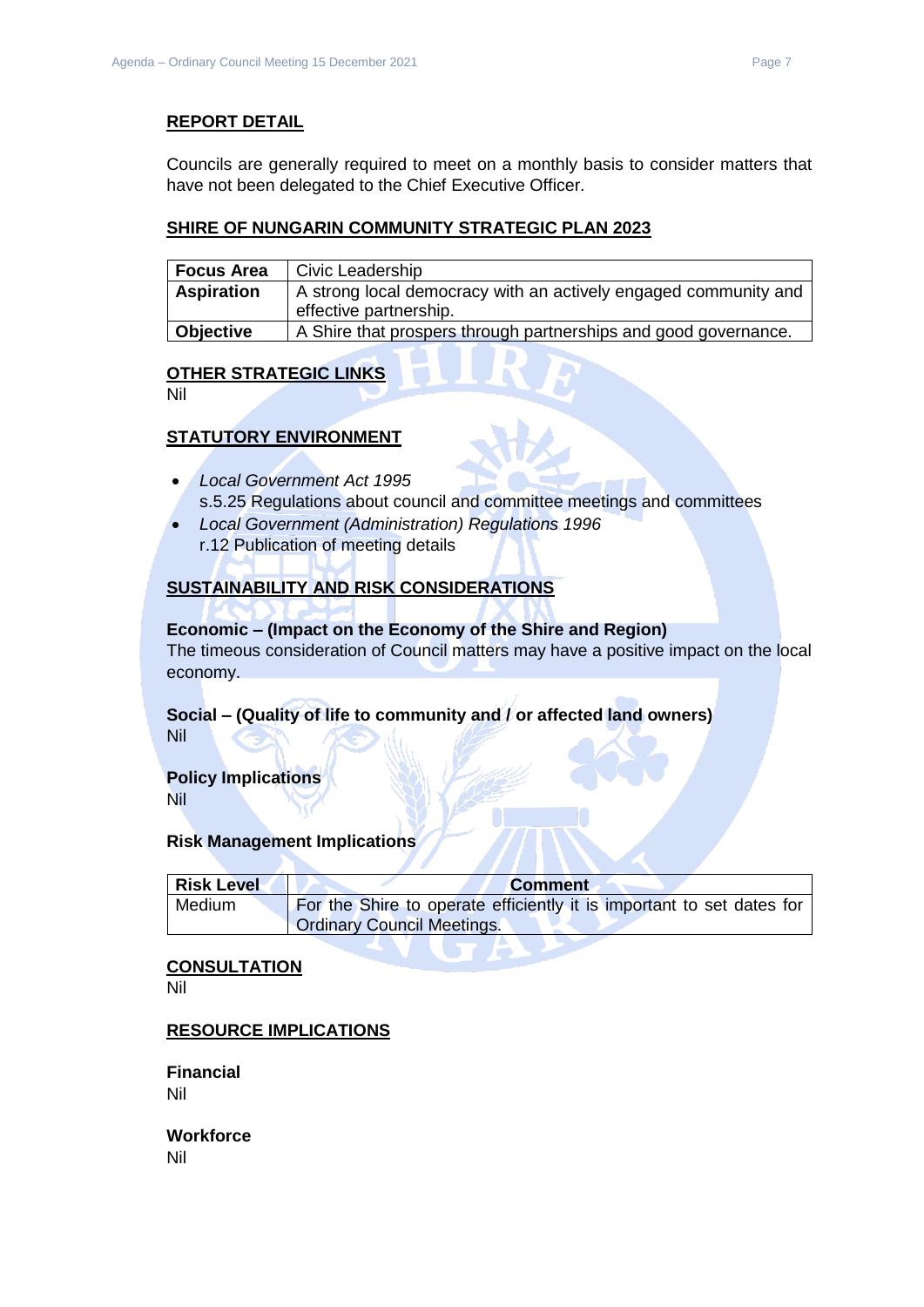# **CONCLUSION**

It is important for the community as well as Councillors and staff to know when Ordinary Council Meetings are to be held. This will ensure matters requiring Council approval can be dealt with timeously.

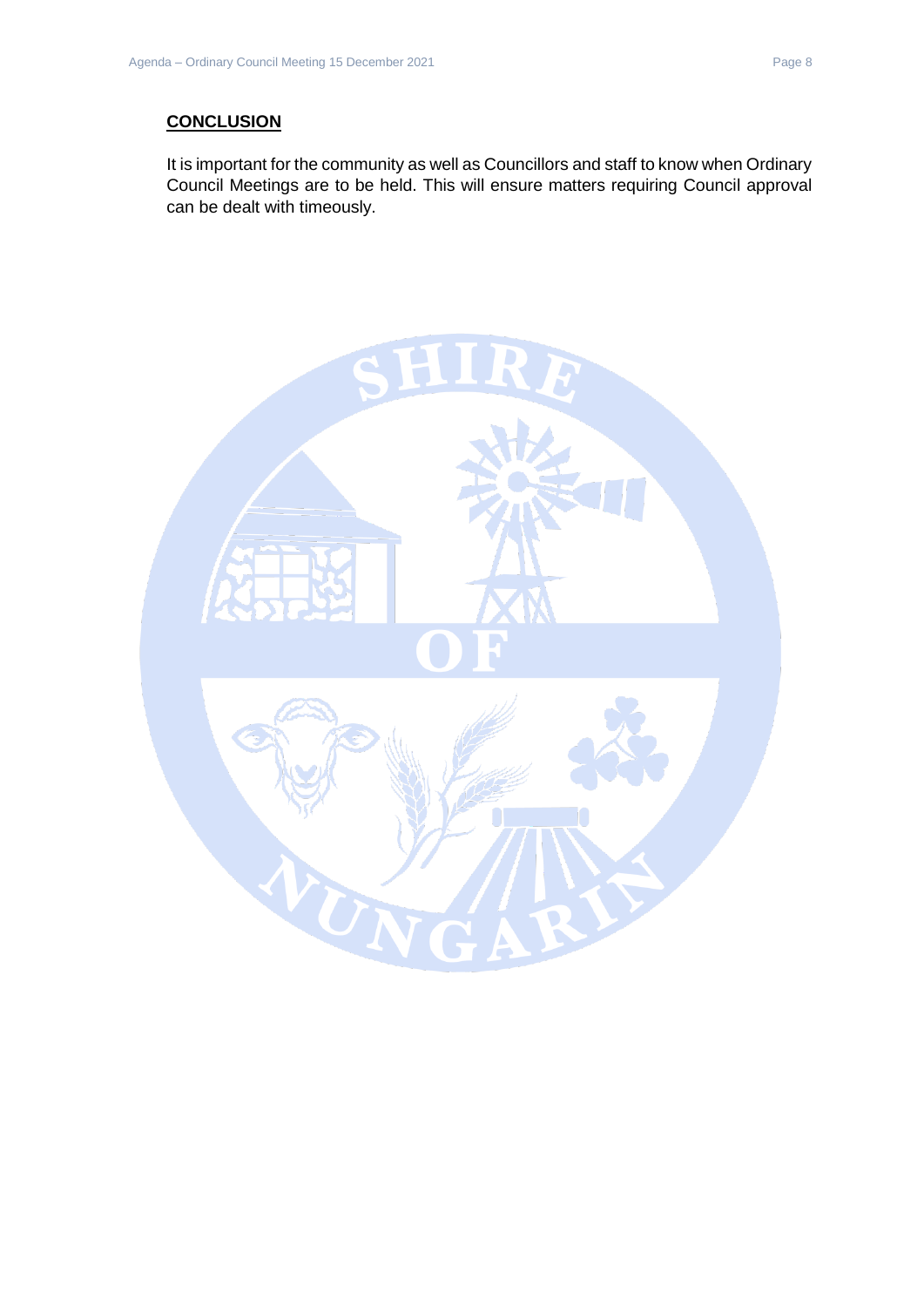<span id="page-8-1"></span><span id="page-8-0"></span>

| 8.2<br>ANNUAL REVIEW OF THE DELEGATION OF AUTHORITY REGISTER<br>2021/22 |                                               |  |
|-------------------------------------------------------------------------|-----------------------------------------------|--|
| File Ref:                                                               | 41076                                         |  |
| <b>Previous Items:</b>                                                  | Council Resolution 6649 & 6650 of 16 December |  |
| <b>Applicant:</b>                                                       | Nil                                           |  |
| <b>Author and Title:</b>                                                | Leonard Long, Chief Executive Officer         |  |
| <b>Declaration of Interest:</b>                                         | Nil                                           |  |
| <b>Voting Requirements:</b>                                             | <b>Absolute Majority</b>                      |  |
| <b>Appendix Number</b>                                                  | Appendix 8.2(A)                               |  |

#### **OFFICER RECOMMENDATION**

**That Council Resolves to:**

**1. As Delegator, accept the annual statutory review of the Delegations of Authority Register for the 2021/22 financial year, in accordance with sections 5.18 and 5.46 of the Local Government Act 1995, section 47(2) of the Cat Act 2011 and section 10AB of the Dog Act 1976.**

| Moved:    |  |
|-----------|--|
| Seconded: |  |
|           |  |

#### **Absolute Majority Required**

**..........................**

**IN BRIEF**

- Each year Council must review the Shire of Nungarin Delegation of Authority Register.
- This year a major review of the delegations has been undertaken to ensure the delegation register is up to date and references the correct legislation.

# **BACKGROUND**

The *Local Government Act 1995* requires local governments to review their delegation of powers and authority to the Chief Executive Officer at least once in every twelve months, and for the Chief Executive Officer to review their delegation of authority within the same review period. The last review of the Delegation of Authority Register was endorsed at the Ordinary Council Meeting held in December 2020. The aim and purpose of delegated authority is to assist with the efficiency of the local government activities by way of quicker decisions.

Under the Local Government Act 1995 and other legislation, Council may delegate its functions, duties and powers to the Chief Executive Officer to assist with efficient and timely decision making. The Chief Executive Officer may then sub delegate functions, duties and powers to other staff and sub-delegated functions are also reviewed annually as a separate process. Delegations are a proven effective organisational tool that enhances productivity and support effective customer service and timely decision making.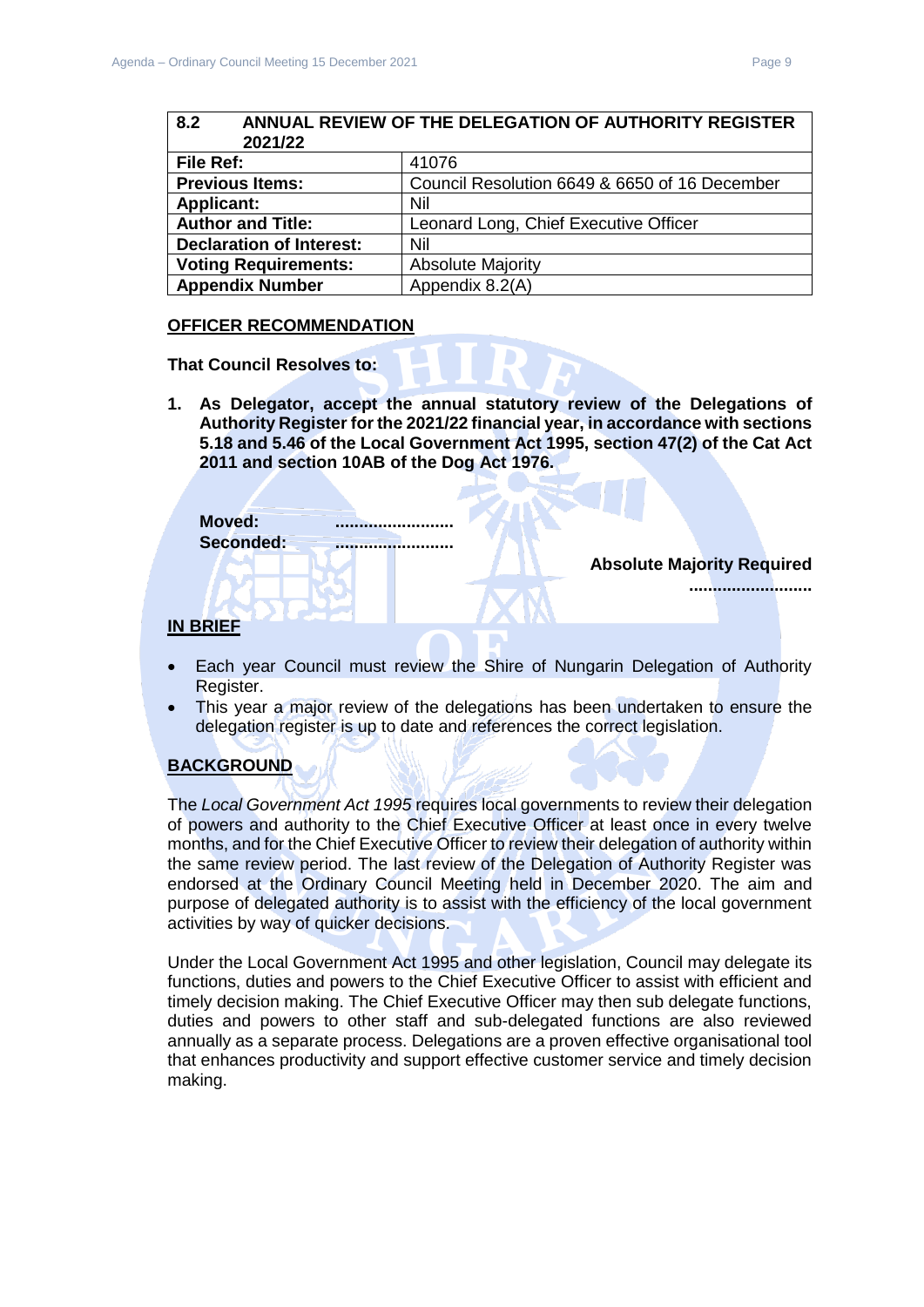# **REPORT DETAIL**

A comprehensive review of the Delegation of Authority Register has been done and the following has been amended:

| <b>Audit and Risk Committee</b>               | <b>New</b>                                                              |
|-----------------------------------------------|-------------------------------------------------------------------------|
|                                               | Authority to meet with the Shire's Auditor at<br>1.                     |
|                                               | least once every year on behalf of the Council                          |
|                                               | [s.7.12A(2)].                                                           |
|                                               |                                                                         |
|                                               | 2. Authority to examine the report of the Auditor                       |
|                                               | and determine matters that require action to be                         |
|                                               | taken by the Shire of Nungarin; and ensure that                         |
|                                               | appropriate action is taken in respect to those                         |
|                                               | matters [s.7.12A(3)].                                                   |
|                                               | Authority to review and endorse the Shire of<br>3.                      |
|                                               | Nungarin's report on any actions taken in                               |
|                                               | response to an Auditor's report, prior to it being                      |
|                                               | forwarded to the Minister [s.7.12A(4)].                                 |
| <b>Building Act 2011</b>                      |                                                                         |
| Uncertified Application to                    | <b>Existing</b>                                                         |
| be considered by Building                     | Delegation has been separated for ease of reference                     |
| Surveyor                                      | and reformatted.                                                        |
| <b>Building Permits</b>                       | <b>Existing</b>                                                         |
|                                               | Delegation has been separated for ease of reference                     |
|                                               | and reformatted.                                                        |
| <b>Demolition Permit</b>                      | <b>Existing</b>                                                         |
|                                               | Delegation has been separated for ease of reference                     |
|                                               | and reformatted.                                                        |
| Permits<br>Occupancy<br>or                    | <b>Existing</b>                                                         |
| <b>Building</b><br>Approval                   | Delegation has been separated for ease of reference                     |
| <b>Certificates</b>                           | and reformatted.                                                        |
| Designate Employees as                        | <b>Existing</b>                                                         |
| <b>Authorised Persons</b>                     | Delegation has been separated for ease of reference<br>and reformatted. |
| <b>Building Orders</b>                        | <b>Existing</b>                                                         |
|                                               | Delegation has been separated for ease of reference                     |
|                                               | and reformatted.                                                        |
| Inspections & copies<br>of                    | <b>Existing</b>                                                         |
| <b>Building Records</b>                       | Delegation has been separated for ease of reference                     |
|                                               | and reformatted.                                                        |
| 8 <sub>1</sub><br><b>Issuing</b><br>Referrals | <b>Existing</b>                                                         |
| Certificates                                  | Delegation has been separated for ease of reference                     |
|                                               | and reformatted.                                                        |
| Private<br>Pool<br><b>Barrier</b>             | <b>Existing</b>                                                         |
| Alternative & Performance                     | Delegation reformatted and tidied to reflect correct                    |
| Solutions                                     | sections of legislation where applicable.                               |
| Smoke<br>Alarms<br>$\overline{\phantom{0}}$   | <b>Existing</b>                                                         |
| <b>Alternative Solution</b>                   | Delegation reformatted and tidied to reflect correct                    |
|                                               | sections of legislation where applicable.                               |
| Appointment of Approved                       | <b>Existing</b>                                                         |
| <b>Officers</b><br>Authorised<br>&            | Delegation reformatted and tidied to reflect correct                    |
| <b>Officers</b>                               | sections of legislation where applicable.                               |
|                                               |                                                                         |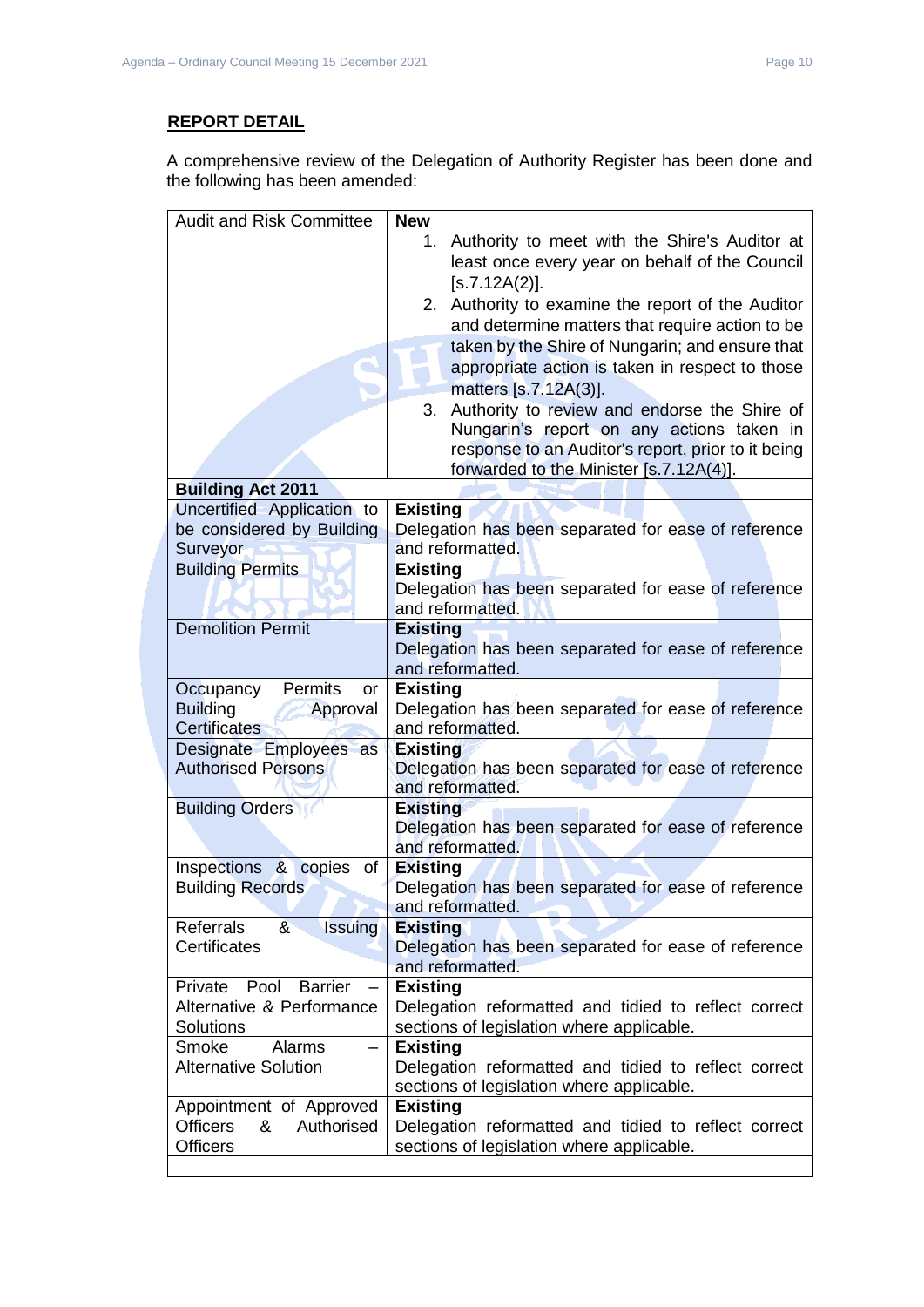| <b>Bush Fires Act 1954</b>                                       |                                                                                                                                         |  |  |
|------------------------------------------------------------------|-----------------------------------------------------------------------------------------------------------------------------------------|--|--|
| <b>FES</b><br>Make<br>request<br>to<br>Commissioner - Control of | <b>New</b><br>Authority to request on behalf of the Shire of Nungarin                                                                   |  |  |
| Fire                                                             | that the FES Commissioner authorise the Bush Fire<br>Liaison Officer or another person to take control of fire<br>operations [s.13(4)]. |  |  |
| Prohibited Burning Times-                                        | <b>Existing</b>                                                                                                                         |  |  |
| Vary                                                             | Delegation has been separated for ease of reference<br>and reformatted.                                                                 |  |  |
| Prohibited Burning Times-                                        | <b>Existing</b>                                                                                                                         |  |  |
| <b>Control Activities</b>                                        | Delegation has been separated for ease of reference<br>and reformatted.                                                                 |  |  |
| <b>Restricted Burning Times -</b>                                | <b>Existing</b>                                                                                                                         |  |  |
| Vary & Control Activities                                        | Delegation has been separated for ease of reference<br>and reformatted.                                                                 |  |  |
| Control of operations likely                                     | <b>Existing</b>                                                                                                                         |  |  |
| Create<br><b>Bush</b><br>Fire<br>to<br>Danger                    | Delegation has been separated for ease of reference<br>and reformatted.                                                                 |  |  |
| Burning Garden Refuse /                                          | <b>Existing</b>                                                                                                                         |  |  |
| <b>Open Air Fires</b>                                            | Delegation has been separated for ease of reference<br>and reformatted.                                                                 |  |  |
| <b>Firebreaks</b>                                                | <b>Existing</b>                                                                                                                         |  |  |
|                                                                  | Delegation has been separated for ease of reference<br>and reformatted.                                                                 |  |  |
| <b>Appoint Bush Fire Control</b>                                 | <b>Existing</b>                                                                                                                         |  |  |
| <b>Officer/s and Fire Weather</b>                                | Delegation has been separated for ease of reference                                                                                     |  |  |
| <b>Officer</b>                                                   | and reformatted.                                                                                                                        |  |  |
| Control<br>and                                                   | <b>Existing</b>                                                                                                                         |  |  |
| Extinguishment of Bush<br><b>Fires</b>                           | Delegation has been separated for ease of reference<br>and reformatted.                                                                 |  |  |
| Apply for Declaration as an<br><b>Approved Area</b>              | <b>Existing</b><br>Delegation has been separated for ease of reference<br>and reformatted.                                              |  |  |
| <b>Prosecution of Offences</b>                                   | <b>Existing</b>                                                                                                                         |  |  |
|                                                                  | Delegation reformatted and tidied to reflect correct<br>sections of legislation where applicable.                                       |  |  |
| <b>Cat Act 2011</b>                                              |                                                                                                                                         |  |  |
| <b>Cat Registration</b>                                          | <b>Existing</b>                                                                                                                         |  |  |
|                                                                  | Delegation reformatted and tidied to reflect correct<br>sections of legislation where applicable.                                       |  |  |
| <b>Cat Control Notices</b>                                       | <b>Existing</b>                                                                                                                         |  |  |
|                                                                  | Delegation has been separated for ease of reference<br>and reformatted.                                                                 |  |  |
| of<br>Recovery<br>Costs                                          | <b>Existing</b>                                                                                                                         |  |  |
| <b>Destruction of Cats</b>                                       | Delegation has been separated for ease of reference<br>and reformatted.                                                                 |  |  |
| Dog Act 1976                                                     |                                                                                                                                         |  |  |
| <b>Registration of Dogs</b>                                      | <b>Existing</b>                                                                                                                         |  |  |
|                                                                  | Delegation reformatted and tidied to reflect correct<br>sections of legislation where applicable.                                       |  |  |
| Refuse<br>Cancel<br>or                                           | <b>Existing</b>                                                                                                                         |  |  |
| Registration                                                     | Delegation has been separated for ease of reference<br>and reformatted.                                                                 |  |  |
| Kennel Establishment                                             | <b>Existing</b>                                                                                                                         |  |  |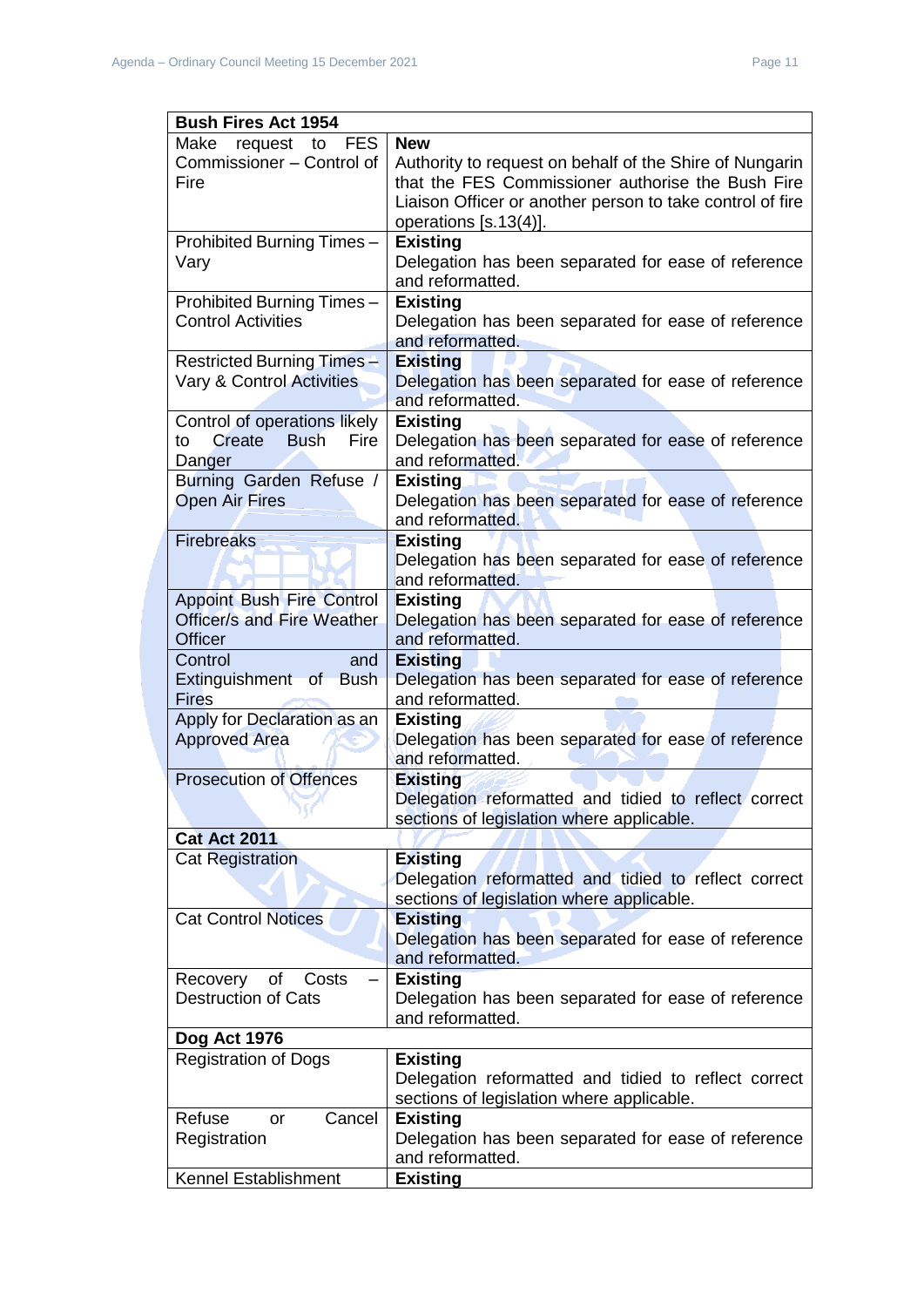|                                                      | Delegation has been separated for ease of reference<br>and reformatted.                                 |
|------------------------------------------------------|---------------------------------------------------------------------------------------------------------|
| Recovery of Monies Due                               | <b>Existing</b>                                                                                         |
| <b>Under this Act</b>                                | Delegation has been separated for ease of reference<br>and reformatted.                                 |
| Sell<br>Dispose<br>Dogs<br>or                        | <b>Existing</b>                                                                                         |
| Liable to be Destroyed                               | Delegation has been separated for ease of reference                                                     |
|                                                      | and reformatted.                                                                                        |
| Food Act 2008                                        |                                                                                                         |
| <b>Prohibition Orders</b>                            | <b>Existing</b>                                                                                         |
|                                                      | Delegation reformatted and tidied to reflect correct                                                    |
|                                                      | sections of legislation where applicable.                                                               |
| Food<br><b>Business</b>                              | <b>Existing</b>                                                                                         |
| Registration                                         | Delegation reformatted and tidied to reflect correct                                                    |
|                                                      | sections of legislation where applicable.                                                               |
| Authorised<br>Appoint                                | <b>Existing</b>                                                                                         |
| Officers and<br>Delegated                            | Delegation reformatted and tidied to reflect correct                                                    |
| <b>Officer</b>                                       | sections of legislation where applicable.                                                               |
| <b>Debt</b><br>Recovery<br>and                       | <b>Existing</b>                                                                                         |
| <b>Prosecutions</b>                                  | Delegation reformatted and tidied to reflect correct                                                    |
|                                                      | sections of legislation where applicable.                                                               |
| <b>Graffiti Vandalism Act 2016</b>                   |                                                                                                         |
| Giving Notice Requiring                              | <b>Existing</b>                                                                                         |
| <b>Obliteration of Graffiti</b>                      | Delegation reformatted and tidied to reflect correct                                                    |
|                                                      | sections of legislation where applicable.                                                               |
| <b>Liquor Control Act 1988</b>                       |                                                                                                         |
| of<br>Enforcement<br>Liquor<br>Control Act<br>1988   | <b>New</b>                                                                                              |
| and<br><b>Liquor Licencing Act 1988</b>              | 1. Authority to enforce<br>all<br>local authority                                                       |
|                                                      |                                                                                                         |
|                                                      | responsibilities under the Liquor Control Act                                                           |
|                                                      | 1988 and Liquor Licensing Act 1988.                                                                     |
|                                                      | To issue certificates of Local Health Authority<br>2.                                                   |
|                                                      | and Local Planning Authority.                                                                           |
| <b>Local Government Act 1995</b>                     |                                                                                                         |
| Performing<br><b>Functions</b>                       | <b>New</b>                                                                                              |
| <b>Outside the District</b>                          | Authority to determine the circumstances where it is                                                    |
|                                                      | appropriate for the Local Government's functions to be                                                  |
|                                                      | performed<br>outside<br>the<br><b>District</b><br>and<br>prior<br>to                                    |
|                                                      | implementing such a decision, obtain the consent of                                                     |
|                                                      | the landowner/s and occupier/s and any other person                                                     |
|                                                      | that has control or management of the land impacted<br>by the performance of that function [s.3.20(1)]. |
| <b>Compensation for Damage</b>                       | <b>New</b>                                                                                              |
| Incurred when Performing                             | In accordance with the s.3.22 procedures,<br>1.                                                         |
| <b>Executive Functions</b>                           | assess and determine the extent of damage to                                                            |
|                                                      | arising<br>directly<br>from<br>private<br>property                                                      |
|                                                      | performance of executive functions and make                                                             |
|                                                      |                                                                                                         |
|                                                      | payment of compensation [s.3.22(1)].<br>2. Where<br>compensation<br>is<br>unable<br>to<br>be            |
|                                                      | determined and agreed between parties, give                                                             |
|                                                      | effect to arbitration in accordance with s.3.23.                                                        |
| Requiring Certain<br>Notice                          | <b>Existing</b>                                                                                         |
| Things<br>to be done by<br>Owner or Occupier of Land | Delegation reformatted and tidied to reflect correct<br>sections of legislation where applicable.       |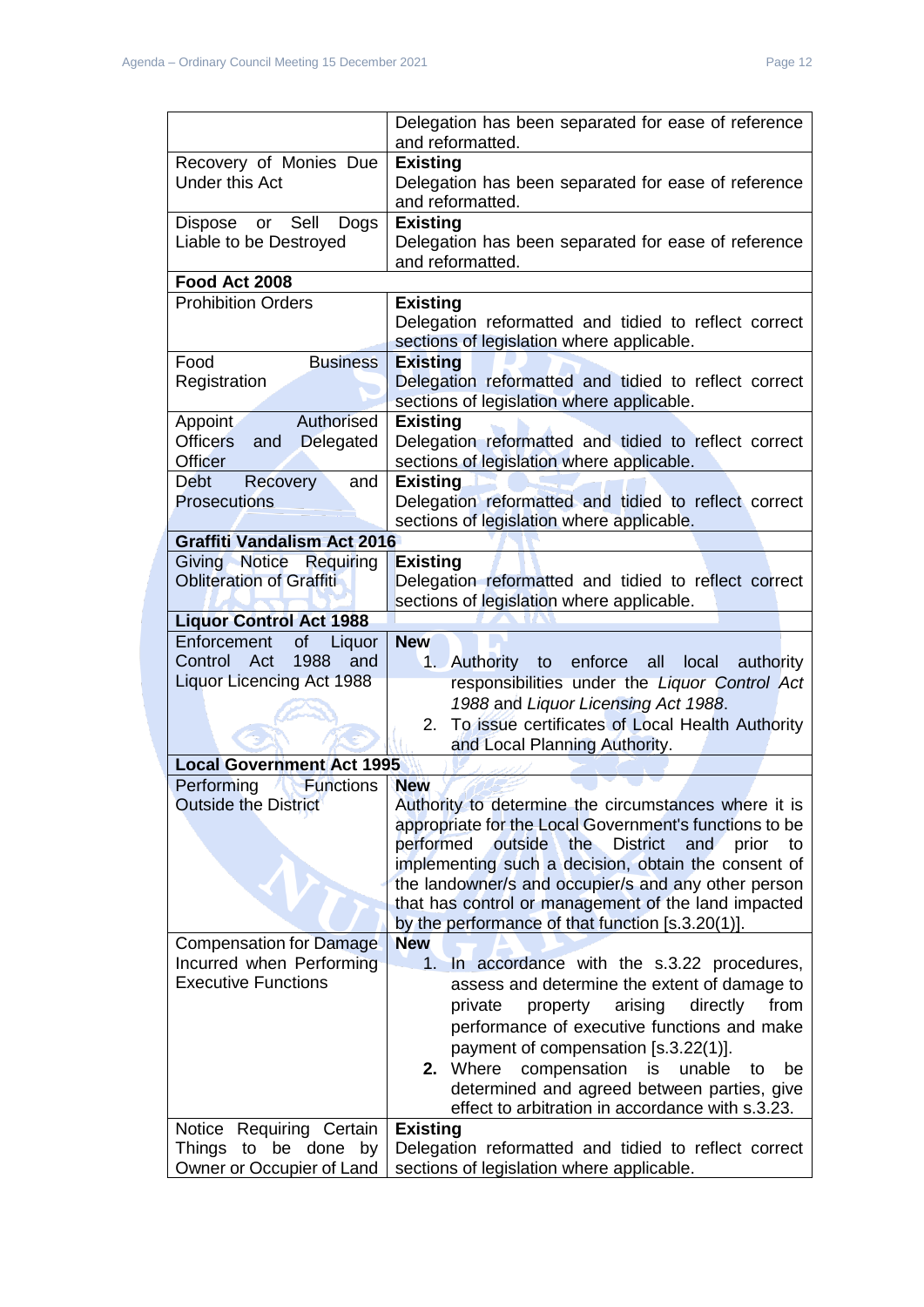| <b>Additional Powers</b><br>and   |                                                                   |
|-----------------------------------|-------------------------------------------------------------------|
| when Notice is Given              |                                                                   |
| Powers of Entry                   | <b>Existing</b>                                                   |
|                                   | Delegation reformatted and tidied to reflect correct              |
|                                   | sections of legislation where applicable.                         |
| Vehicle<br>Declare<br>is          | <b>New</b>                                                        |
| <b>Abandoned Vehicle Wreck</b>    | Authority to declare that an impounded vehicle is an              |
|                                   | abandoned vehicle wreck [s.3.40A(4)].                             |
| <b>Confiscated or Uncollected</b> | <b>Existing</b>                                                   |
| Goods                             | Delegation reformatted and tidied to reflect correct              |
|                                   | sections of legislation where applicable.                         |
| Disposal of Sick or Injured       | <b>New</b>                                                        |
| Animals                           | Authority to determine when an impounded<br>1.                    |
|                                   | animal is ill or injured, that treating it is not                 |
|                                   | practicable, and to humanely destroy the                          |
|                                   | animal and dispose of the carcass [s.3.47A(1)].                   |
|                                   | Authority to recover expenses incurred for<br>2.                  |
|                                   | removing, impounding, and disposing of sick or                    |
|                                   | injured animals [s.3.48].                                         |
| Thoroughfares<br>Close<br>to      | <b>Existing</b>                                                   |
| Vehicles                          | Delegation reformatted and tidied to reflect correct              |
|                                   | sections of legislation where applicable.                         |
| Obstruction of Footpaths          | <b>New</b>                                                        |
| and Thoroughfares                 | Authority to determine, by written notice served<br>1.            |
|                                   | on a person who is carrying out plastering,                       |
|                                   | painting or decorating operations (the work)                      |
|                                   | over or near a footpath on land that is local                     |
|                                   | government property, to require the person to                     |
|                                   | cover the footpath during the period specified                    |
|                                   | in the notice so as to:                                           |
|                                   | prevent damage to the footpath; or<br>a.                          |
|                                   | prevent inconvenience to the public or<br>$\mathsf{b}$            |
|                                   | danger from falling materials [ULP r.5(2)].                       |
|                                   | Authority to provide<br>permission<br>$\overline{2}$<br>including |
|                                   |                                                                   |
|                                   | imposing appropriate conditions or to refuse to                   |
|                                   | provide permission, for a person to place on a                    |
|                                   | specified part of a public thoroughfare one or                    |
|                                   | more specified things that may obstruct the                       |
|                                   | public thoroughfare. [ULP r.6(2) and (4)].                        |
|                                   | 3. Authority to renew permission to obstruct a                    |
|                                   | thoroughfare and to vary any condition                            |
|                                   | imposed on the permission effective at the time                   |
|                                   | written notice is given to the person to whom                     |
|                                   | permission is granted [ULP r.6(6)].                               |
|                                   | 4. Authority to require an owner or occupier of                   |
|                                   | land to remove any thing that has fallen from                     |
|                                   | the land or from anything on the land, which is                   |
|                                   | obstructing a public thoroughfare [ULP r.7A].                     |
|                                   | 5. Authority to require an owner occupier of land                 |
|                                   | to remove any part of a structure, tree or plant                  |
|                                   | that is encroaching, without lawful authority on                  |
|                                   | a public thoroughfare [ULP r.7].                                  |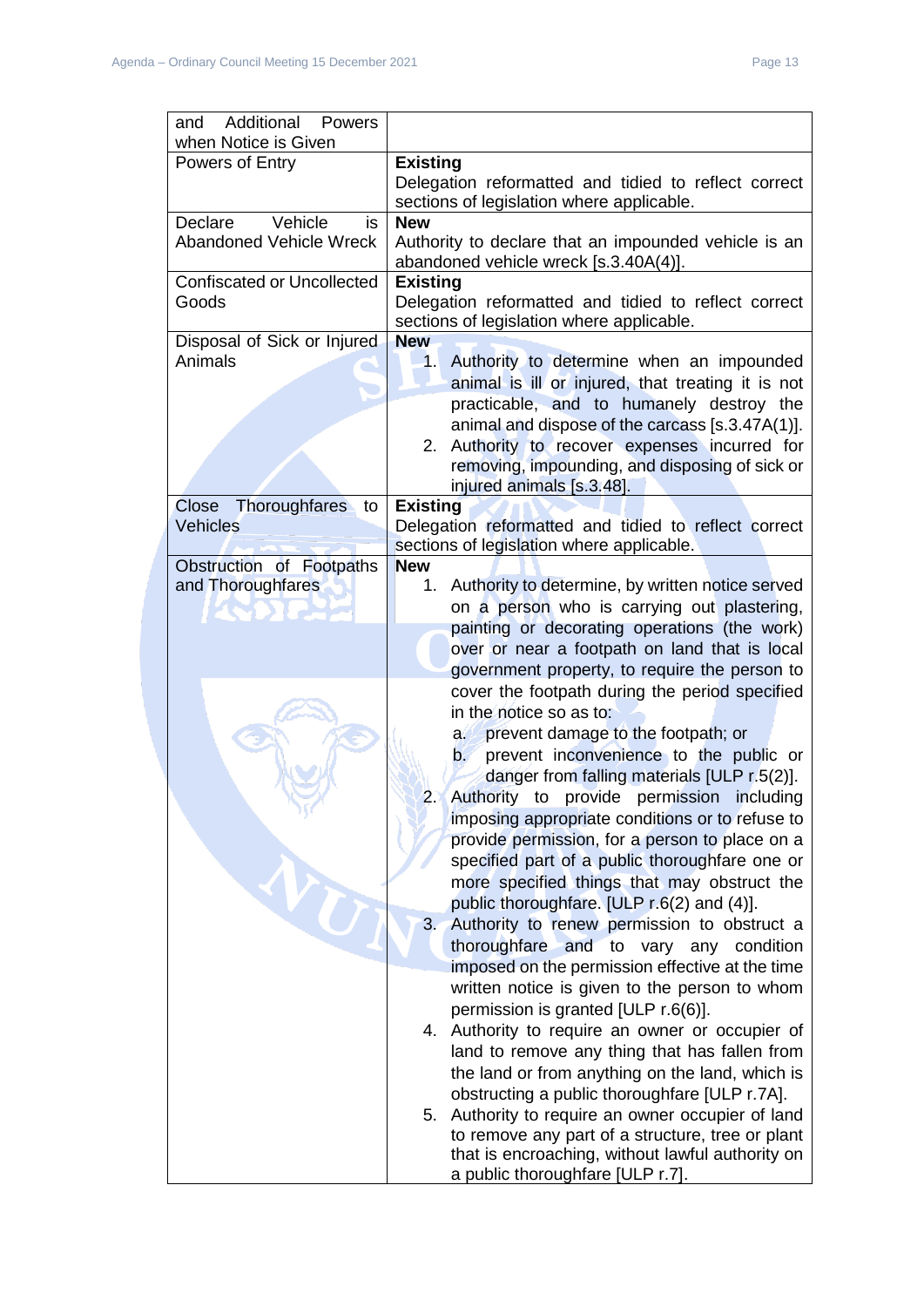| Expression of Interest for                                                                | <b>New</b>                                                                                               |
|-------------------------------------------------------------------------------------------|----------------------------------------------------------------------------------------------------------|
| Goods & Services                                                                          | determine<br>1.<br>Authority<br>when<br>to<br>seek<br>to                                                 |
|                                                                                           | of<br>Interest<br>and<br>invite<br>Expressions<br>to                                                     |
|                                                                                           | Expressions of Interest for the supply of goods                                                          |
|                                                                                           | or services [F&G r.21].                                                                                  |
|                                                                                           | Authority to consider Expressions of Interest<br>2.                                                      |
|                                                                                           | which have not been rejected and determine                                                               |
|                                                                                           | those which are capable of satisfactorily                                                                |
|                                                                                           | providing the goods or services, for listing as                                                          |
|                                                                                           | acceptable tenderers [F&G r.23].                                                                         |
| <b>Tenders</b><br>for<br>Goods<br>&<br><b>Services</b>                                    | <b>Existing</b><br>Delegation reformatted and tidied to reflect correct                                  |
|                                                                                           | sections of legislation where applicable                                                                 |
| Disposing of Property                                                                     | <b>Existing</b>                                                                                          |
|                                                                                           | Delegation reformatted and tidied to reflect correct                                                     |
|                                                                                           | sections of legislation where applicable.                                                                |
| <b>Payments</b><br>from<br>the                                                            | <b>Existing</b>                                                                                          |
| <b>Municipal or Trust Funds</b>                                                           | Delegation reformatted and tidied to reflect correct                                                     |
|                                                                                           | sections of legislation where applicable.                                                                |
| Defer, Grant Discounts,                                                                   | <b>Existing</b>                                                                                          |
| <b>Waive or Write Off Debts</b>                                                           | Delegation reformatted and tidied to reflect correct                                                     |
|                                                                                           | sections of legislation where applicable.                                                                |
| $\overline{\phantom{a}}$ to<br>Invest<br><b>Power</b><br>and<br><b>Manage Investments</b> | <b>Existing</b><br>Delegation reformatted and tidied to reflect correct                                  |
|                                                                                           | sections of legislation where applicable.                                                                |
| <b>Rate Record Amendment</b>                                                              | <b>Existing</b>                                                                                          |
|                                                                                           | Delegation reformatted and tidied to reflect correct                                                     |
|                                                                                           | sections of legislation where applicable.                                                                |
| Agreement as to payment                                                                   | <b>Existing</b>                                                                                          |
| of<br>Rates<br>Service<br>and                                                             | Delegation reformatted and tidied to reflect correct                                                     |
| Charges                                                                                   | sections of legislation where applicable.                                                                |
| Determine Due Date for                                                                    | <b>New</b>                                                                                               |
| <b>Rates or Service Charges</b>                                                           | Authority to determine the date on which rates or<br>service charges become due and payable to the Shire |
|                                                                                           | of Nungarin [s.6.50].                                                                                    |
| Recovery of Rates<br>or                                                                   | <b>Existing</b>                                                                                          |
| <b>Service Charges</b>                                                                    | Delegation reformatted and tidied to reflect correct                                                     |
|                                                                                           | sections of legislation where applicable.                                                                |
| Recovery of Rates Debt -                                                                  | <b>New</b>                                                                                               |
| Require Lessee to Pay                                                                     | 1. Authority to give notice to a lessee of land in                                                       |
| Rent                                                                                      | respect of which there is an unpaid rate or                                                              |
|                                                                                           | service charge, requiring the lessee to pay its                                                          |
|                                                                                           | rent to the Shire of Nungarin [s.6.60(2)].                                                               |
|                                                                                           | Authority to recover the amount of the rate or<br>2.                                                     |
|                                                                                           | service charge as a debt from the lessee if rent                                                         |
|                                                                                           | is not paid in accordance with a notice<br>[s.6.60(4)].                                                  |
| <b>Execution of Documents</b>                                                             | <b>Existing</b>                                                                                          |
|                                                                                           | Delegation reformatted and tidied to reflect correct                                                     |
|                                                                                           | sections of legislation where applicable                                                                 |
| Appointment of Authorised                                                                 | <b>Existing</b>                                                                                          |
| Person                                                                                    | Delegation reformatted and tidied to reflect correct                                                     |
|                                                                                           | sections of legislation where applicable                                                                 |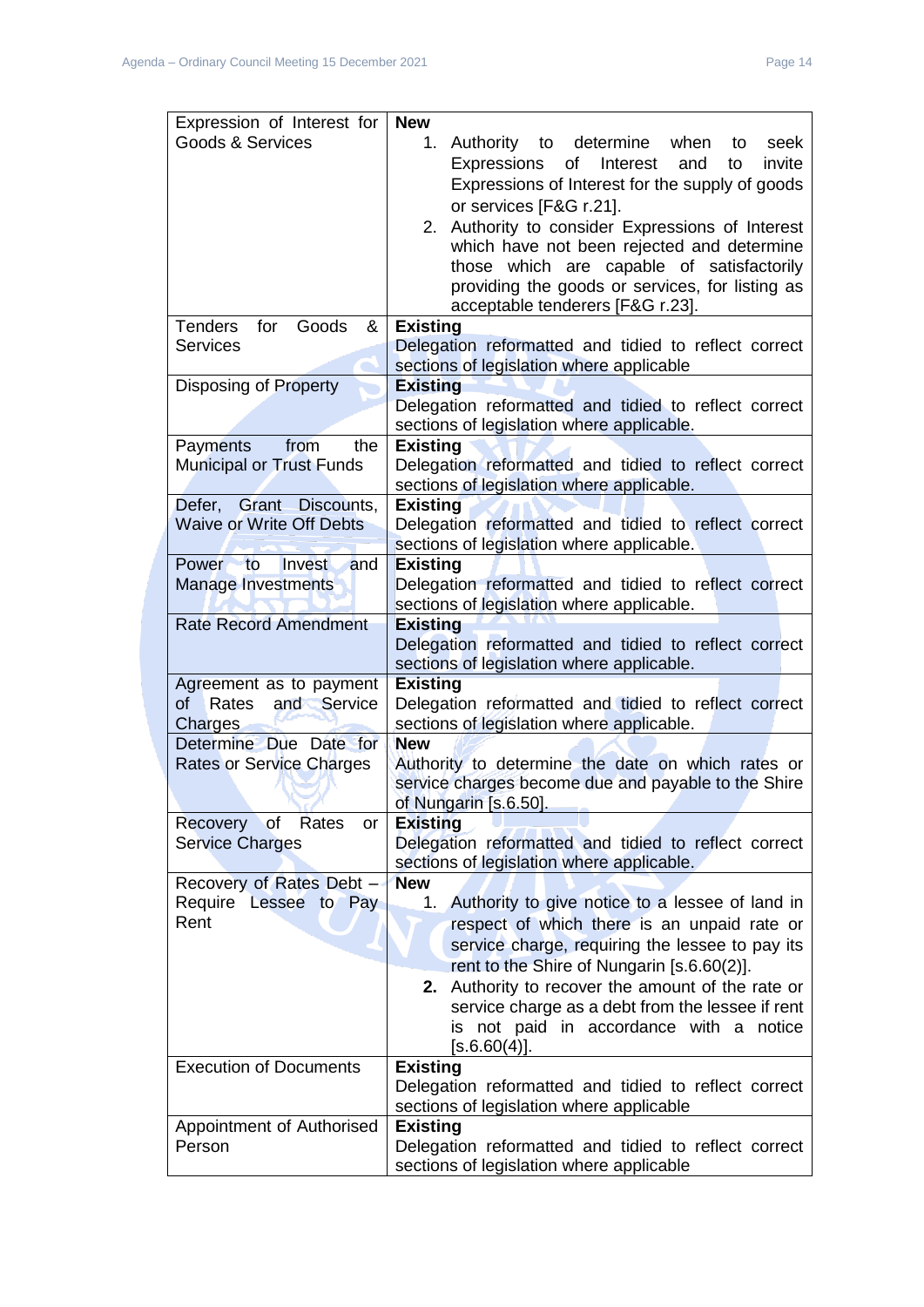| <b>Local Governments Ability</b>              | <b>Existing</b>                                                                                              |  |
|-----------------------------------------------|--------------------------------------------------------------------------------------------------------------|--|
| to Receive Revenue<br>&                       | Delegation reformatted and tidied to reflect correct                                                         |  |
| Income                                        | sections of legislation where applicable                                                                     |  |
| Temporary / Acting<br><b>or</b>               | <b>Existing</b>                                                                                              |  |
| Appointment of CEO                            | Delegation reformatted and tidied to reflect correct                                                         |  |
|                                               | sections of legislation where applicable                                                                     |  |
|                                               | <b>Local Government (Miscellaneous Provisions) Act 1960</b>                                                  |  |
| Appointment of<br>Ranger,                     | <b>New</b>                                                                                                   |  |
| Keepers<br>Pound<br>the<br>&                  | Authority to establish and maintain one or more public                                                       |  |
| Establishment of<br>Public                    | pounds, and appoint fit and proper persons to be                                                             |  |
| Pounds                                        | keepers of those pounds and appoint a ranger or                                                              |  |
|                                               | rangers.                                                                                                     |  |
| <b>Planning &amp; Development Act 2005</b>    |                                                                                                              |  |
| <b>Illegal Development</b>                    | <b>Existing</b>                                                                                              |  |
|                                               | Delegation reformatted and tidied to reflect correct                                                         |  |
|                                               | sections of legislation where applicable.                                                                    |  |
| <b>Public Health Act 2016</b>                 |                                                                                                              |  |
| <b>Appoint Authorised Officer</b>             | <b>Existing</b>                                                                                              |  |
| <b>Officer</b><br>Approved<br>or              | Delegation has been separated for ease of reference                                                          |  |
| (Asbestos Regs)                               | and reformatted.                                                                                             |  |
| Enforcement<br>Agency                         | <b>Existing</b>                                                                                              |  |
| Reports to the Chief Health<br><b>Officer</b> | Delegation has been separated for ease of reference<br>and reformatted.                                      |  |
| Authorised<br>Designate                       | <b>Existing</b>                                                                                              |  |
| <b>Officers</b>                               | Delegation has been separated for ease of reference                                                          |  |
|                                               | and reformatted.                                                                                             |  |
|                                               |                                                                                                              |  |
|                                               |                                                                                                              |  |
| <b>Proposed Delegations to be revoked</b>     |                                                                                                              |  |
| <b>Building Permit Fees</b>                   | <b>Revoke</b>                                                                                                |  |
| <b>Refunds &amp; Exemption</b>                | Whilst the act does permit the ability to waive or grant                                                     |  |
|                                               | a concession in relation to any amount or write off any                                                      |  |
|                                               | amount, the opinion is held, once the applicable permit<br>has been issued a considerable amount of work has |  |
|                                               | already occurred and may also have incurred                                                                  |  |
|                                               | additional cost for consultants as such it is not                                                            |  |
|                                               | considered appropriate to refund any amount.                                                                 |  |
| <b>Obsolete Delegations</b>                   |                                                                                                              |  |
| Control of Vehicles (Off-                     | Removed once the Local Government Legislation                                                                |  |
| road Areas) Act 1978                          | Amendment Act 2019 came into effect. Appointments                                                            |  |
|                                               | of authorised persons for the Control of Vehicles (Off-                                                      |  |
|                                               | road Areas) Act 1978 are now done under s.9.10 of                                                            |  |
|                                               | the Local Government Act 1995.                                                                               |  |
| Caravan Parks & Camping                       | Removed once the Local Government Legislation                                                                |  |
| 1995<br><b>Grounds</b><br>Act                 | Amendment Act 2019 came into effect. Appointments                                                            |  |
| Appointments                                  | of authorised persons for the Caravan Parks &                                                                |  |
|                                               | Camping Grounds Act 1995 now done under s.9.10 of                                                            |  |
|                                               | the Local Government Act 1995.                                                                               |  |
| Administration<br>Local<br>οf                 | The Shire of Nungarin does not currently have a Town                                                         |  |
| <b>Planning Scheme</b>                        | Planning Scheme.                                                                                             |  |
| <b>Legal Matters</b>                          | In terms of s9.29 of the Local Government Act 1995                                                           |  |
|                                               | the CEO is required to represent local government in<br>court.                                               |  |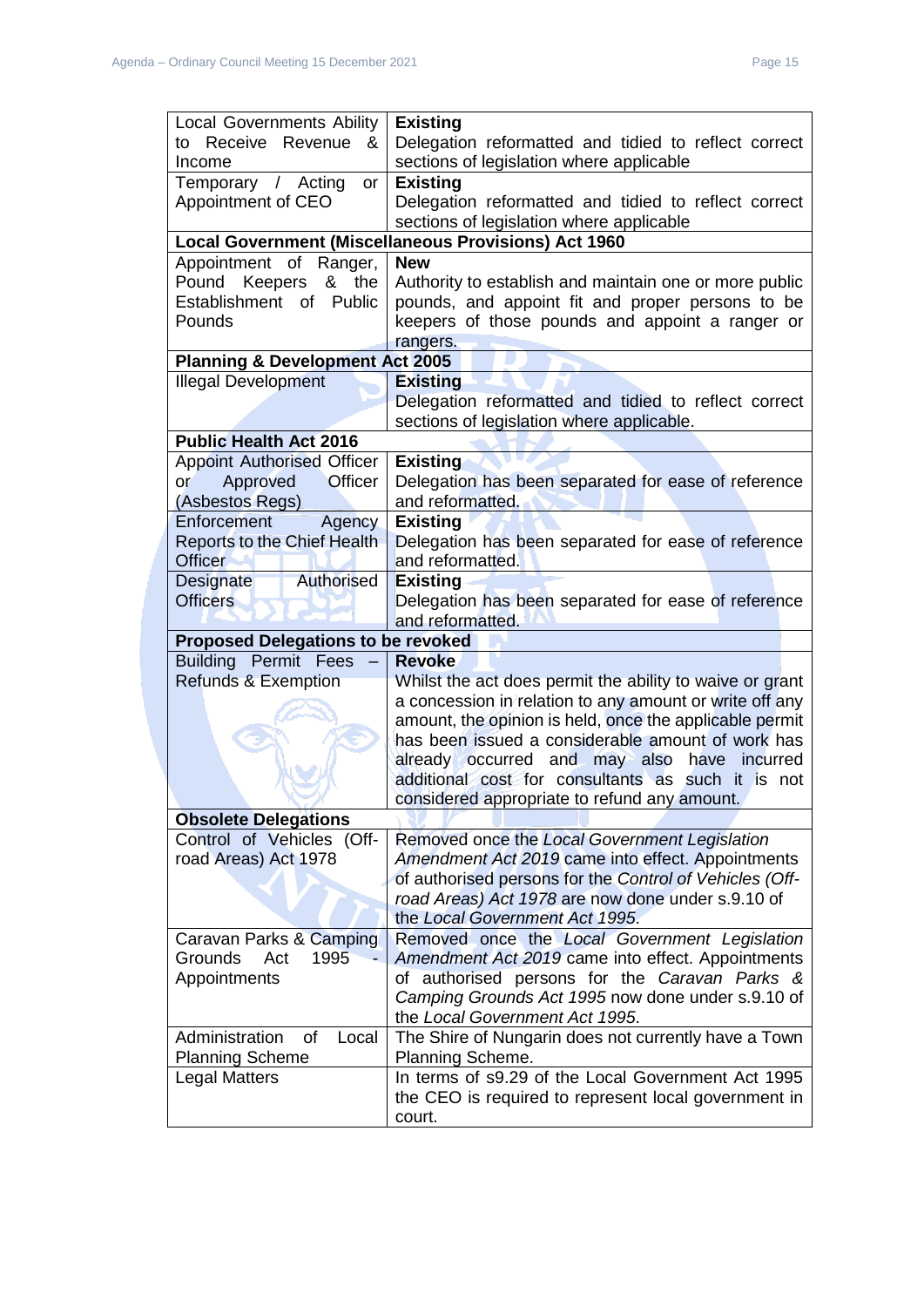# **SHIRE OF NUNGARIN COMMUNITY STRATEGIC PLAN 2023**

| <b>Focus Area</b> | Civic Leadership                                                |  |
|-------------------|-----------------------------------------------------------------|--|
| <b>Aspiration</b> | A strong local democracy with an actively engaged community and |  |
|                   | effective partnerships                                          |  |
| <b>Objective</b>  | A Shire that prospers through partnerships and good governance  |  |

# **OTHER STRATEGIC LINKS**

Nil

## **STATUTORY ENVIRONMENT**

*Local Government Act 1995* 

## s.5.16 – Delegation of some powers and duties to certain committees

- (1) Under and subject to section 5.17, a local government may delegate\* to a committee any of its powers and duties other than this power of delegation. \* Absolute majority required.
- (2) A delegation under this section is to be in writing and may be general or as otherwise provided in the instrument of delegation.
- (3) Without limiting the application of sections 58 and 59 of the Interpretation Act 1984
	- (a) a delegation made under this section has effect for the period of time specified in the delegation or if no period has been specified, indefinitely; and
	- (b) any decision to amend or revoke a delegation under this section is to be by an absolute majority.
- (4) Nothing in this section is to be read as preventing a local government from performing any of its functions by acting through another person.

s.5.17 – Limits on delegation of powers and duties to certain committees

- (1) A local government can delegate
	- (a) to a committee comprising council members only, any of the council's powers or duties under this Act except —
		- (i) any power or duty that requires a decision of an absolute majority of the council; and
		- (ii) any other power or duty that is prescribed; and
	- (b) to a committee comprising council members and employees, any of the local government's powers or duties that can be delegated to the CEO under Division 4; and
	- (c) to a committee referred to in section 5.9(2)(c), (d) or (e), any of the local government's powers or duties that are necessary or convenient for the proper management of —
		- (i) the local government's property; or
		- (ii) an event in which the local government is involved.
- (2) A local government cannot delegate any of its powers or duties to a committee referred to in section 5.9(2)(f).

#### s.5.18 – Register of delegations to committees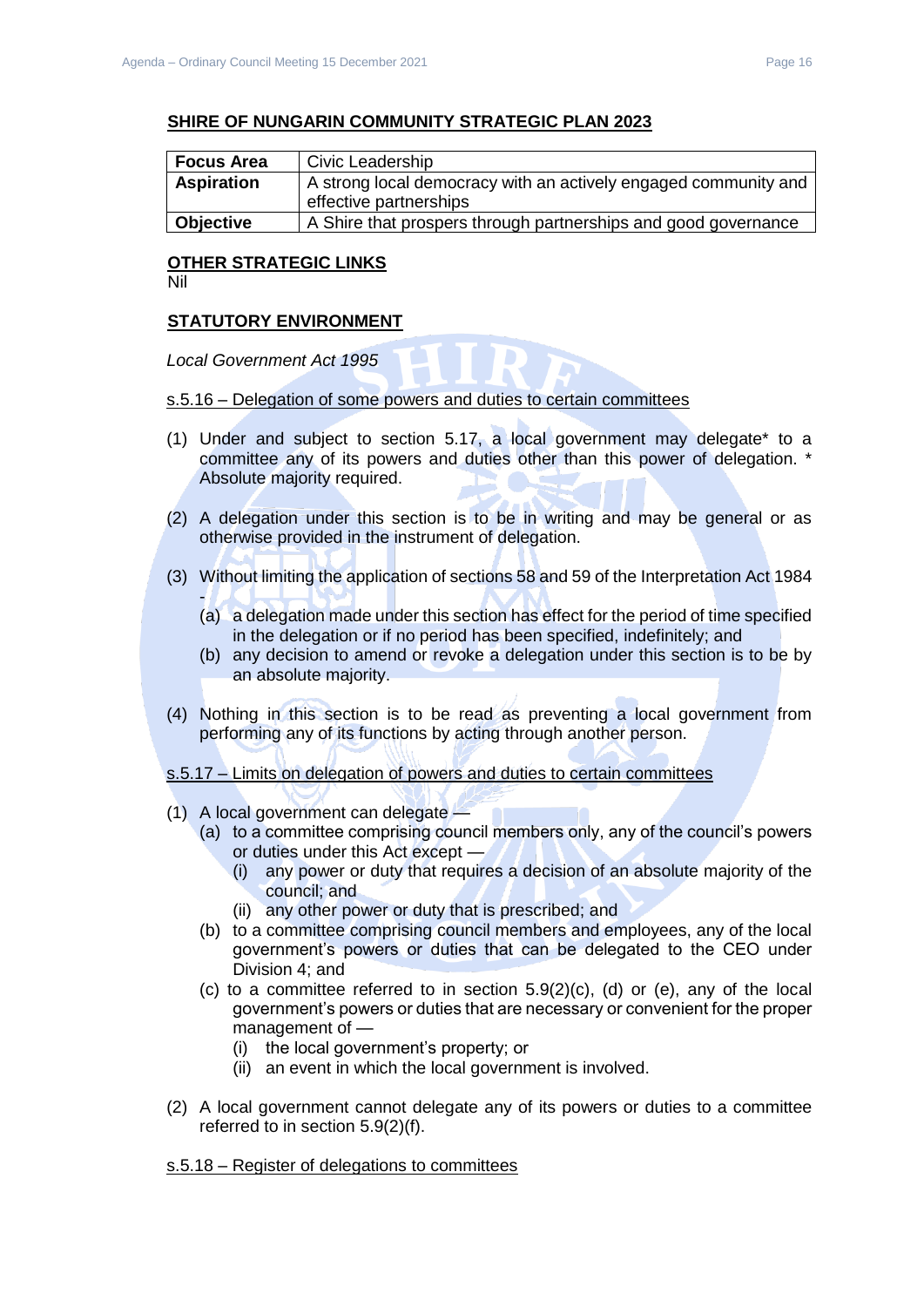A local government is to keep a register of the delegations made under this Division and review the delegations at least once every financial year.

## s.5.42 – Delegation of some powers and duties to CEO

- (1) A local government may delegate\* to the CEO the exercise of any of its powers or the discharge of any of its duties under —
	- (a) this Act other than those referred to in section 5.43; or
	- (b) the Planning and Development Act 2005 section 214(2), (3) or (5).

\* Absolute majority required.

(2) A delegation under this section is to be in writing and may be general or as otherwise provided in the instrument of delegation.

# s.5.43 – Limits on delegations to CEO

A local government cannot delegate to a CEO any of the following powers or duties —

- (a) any power or duty that requires a decision of an absolute majority of the council;
- (b) accepting a tender which exceeds an amount determined by the local government for the purpose of this paragraph;
- (c) appointing an auditor;
- (d) acquiring or disposing of any property valued at an amount exceeding an amount determined by the local government for the purpose of this paragraph;
- (e) any of the local government's powers under section 5.98, 5.98A, 5.99, 5.99A or 5.100;
- (f) borrowing money on behalf of the local government;
- (g) hearing or determining an objection of a kind referred to in section 9.5;
- (h) any power or duty that requires the approval of the Minister or the Governor;
- (i) such other powers or duties as may be prescribed.

#### s.5.44 – CEO may delegate powers and duties to other employees

- (1) A CEO may delegate to any employee of the local government the exercise of any of the CEO's powers or the discharge of any of the CEO's duties under this Act other than this power of delegation.
- (2) A delegation under this section is to be in writing and may be general or as otherwise provided in the instrument of delegation.
- (3) This section extends to a power or duty the exercise or discharge of which has been delegated by a local government to the CEO under section 5.42, but in the case of such a power or duty —
	- (a) the CEO's power under this section to delegate the exercise of that power or the discharge of that duty; and
	- (b) the exercise of that power or the discharge of that duty by the CEO's delegate, are subject to any conditions imposed by the local government on its delegation to the CEO.
- (4) Subsection (3)(b) does not limit the CEO's power to impose conditions or further conditions on a delegation under this section.
- (5) In subsections (3) and (4) conditions includes qualifications, limitations or exceptions.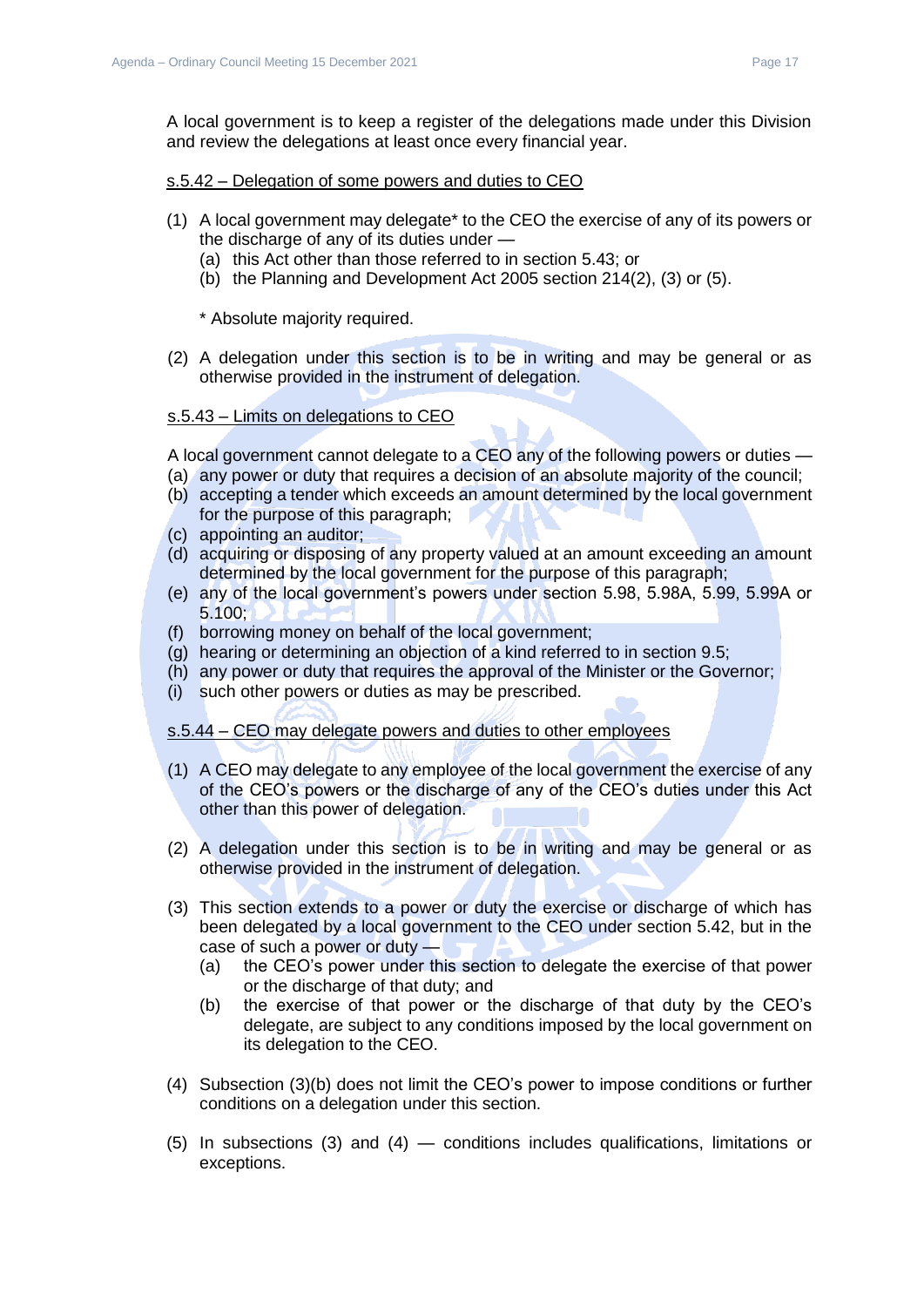#### s.5.45 – Other matters relevant to delegations under this Division

- (1) Without limiting the application of sections 58 and 59 of the Interpretation Act 1984
	- (a) a delegation made under this Division has effect for the period of time specified in the delegation or where no period has been specified, indefinitely; and
	- (b) any decision to amend or revoke a delegation by a local government under this Division is to be by an absolute majority.
- (2) Nothing in this Division is to be read as preventing
	- (a) a local government from performing any of its functions by acting through a person other than the CEO; or
	- (b) a CEO from performing any of his or her functions by acting through another person.

## s.5.46 – Register of, and records relevant to, delegations to CEO and employees

- (1) The CEO is to keep a register of the delegations made under this Division to the CEO and to employees.
- (2) At least once every financial year, delegations made under this Division are to be reviewed by the delegator.
- (3) A person to whom a power or duty is delegated under this Act is to keep records in accordance with regulations in relation to the exercise of the power or the discharge of the duty.

*Local Government (Administration) Regulations 1996* 

r.18G – Delegations to CEOs, limits on (Act s.5.43)

Powers and duties of a local government exercised under the following provisions are prescribed under section 5.43(i) as powers and duties that a local government cannot delegate to a CEO —

- (a) section 7.12A(2), (3)(a) or (4); and
- (b) regulations 18C and 18D.

r.19 – Delegates to keep certain records (Act s.5.46(3))

Where a power or duty has been delegated under the Act to the CEO or to any other local government employee, the person to whom the power or duty has been delegated is to keep a written record of —

- (a) how the person exercised the power or discharged the duty; and
- (b) when the person exercised the power or discharged the duty; and
- (c) the persons or classes of persons, other than council or committee members or employees of the local government, directly affected by the exercise of the power or the discharge of the duty.

# **SUSTAINABILITY & RISK CONSIDERATIONS**

*Economic - (Impact on the Economy of the Shire and Region)* Nil

*Social - (Quality of life to community and/or affected landowners)*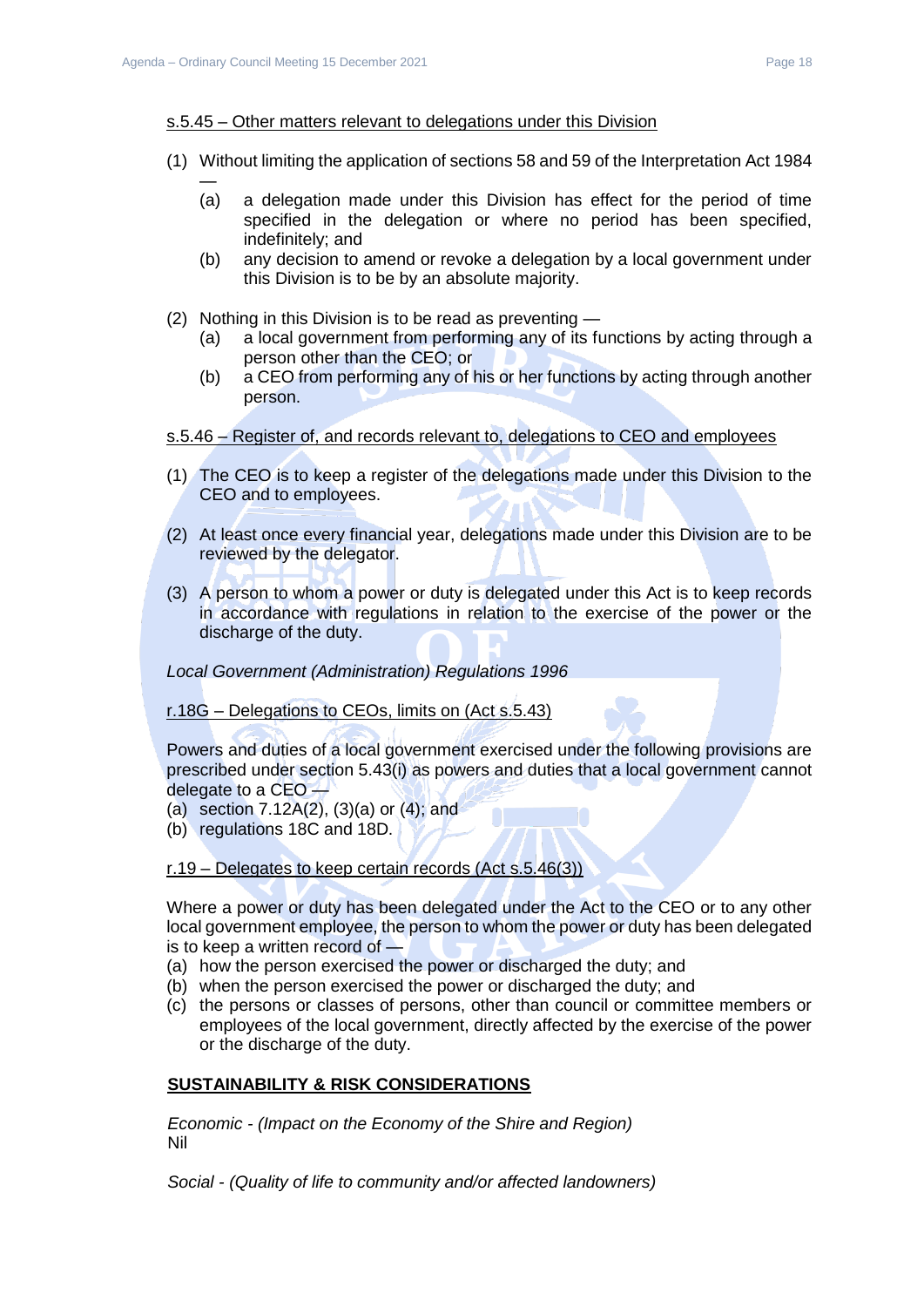Delegated function improve the Shires ability to react to community request by enabling more effective and timeous decision making.

*Policy Implications* Nil

#### *Risk Management Implications*

| Risk Level | Comment                                                                                                                                           |
|------------|---------------------------------------------------------------------------------------------------------------------------------------------------|
| High       | Not reviewing and endorsing the Delegation of Authority Register<br>annually will result in non-compliance with the Local Government Act<br>1995. |

# **CONSULTATION**

Nil

# **RESOURCE IMPLICATIONS**

*Financial* Nil

# *Workforce*

The annual review will not significantly impact the workforce; however, the amendment of delegations may impact the Chief Executive Officer, and officers that have authority sub-delegated.

# **CONCLUSION**

Delegation of Council duties and powers to the Chief Executive Officer and other officers assists with efficient and timely decision making. Delegations are a proven effective organisational tool that enhances productivity and support effective customer service and timely decision making.

UN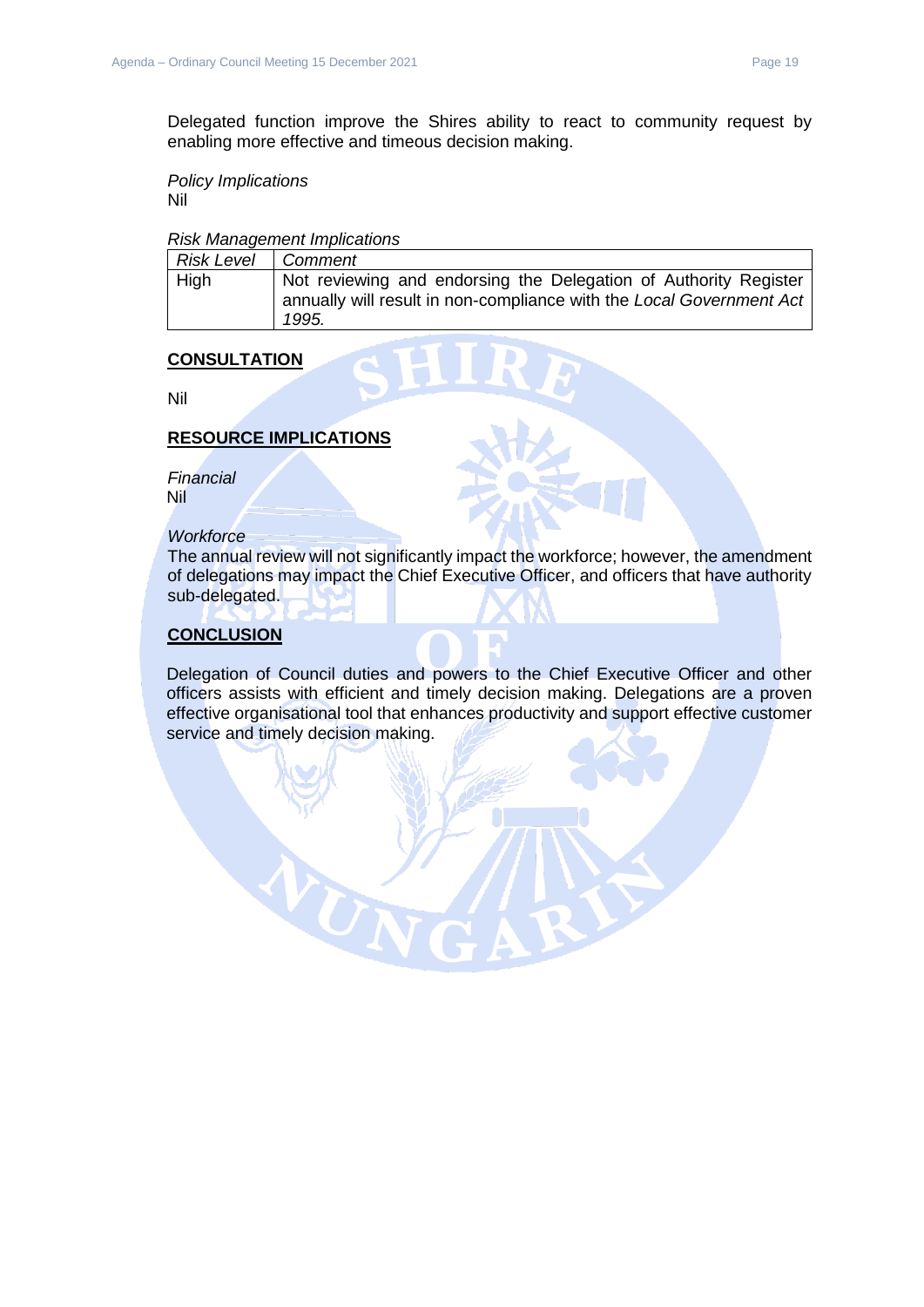<span id="page-19-0"></span>

| 8.3<br><b>Annual Financial Report and Audit Report for 2020/21</b> |                                                 |
|--------------------------------------------------------------------|-------------------------------------------------|
| File Ref:                                                          | 41001                                           |
| <b>Previous Item Ref:</b>                                          | Nil                                             |
| <b>Applicant:</b>                                                  | Nil                                             |
| <b>Author and Title:</b>                                           | Leonard Long, Chief Executive Officer           |
|                                                                    | Darren Long, Financial Consultant               |
| <b>Declaration of Interest:</b>                                    | Nil                                             |
| <b>Voting Requirements</b>                                         | <b>Absolute Majority</b>                        |
| <b>Appendix Number:</b>                                            | 8.3A - 2020/21 Annual Financial Report          |
|                                                                    | 8.3B - 2020/21 Shire Annual Report & Financials |

#### **AUDIT COMMITTEE RECOMMENDATION**

**That Council Resolves to:**

- **1. Adopt the Annual Financial Report for the year ended 30 June 2021;**
- **2. Accept the Audit Report for the 2020-2021 financial year;**
- **3. Authorise the CEO to forward the Council report to the Minister outlining the actions to be taken regarding the items raised in the Audit Report for 2021;**
- **4. Receive the Auditors Management Report for the year ended 30 June 2021.**
- **5. Adopts the Shires Annual Report and Financial Statements for the year ending 30 June 2021.**
- **6. Hold an Elector's General Meeting at 4:30pm on Wednesday 2 February 2022.**

**Moved: ......................... Seconded: .........................**

**Absolute majority required**

**..........................**

# **IN BRIEF**

- Council is required to examine the Annual Financial Report which includes the Audit Report, for the year ending 2020/2021 and to make a recommendation to Council.
- Council is also to consider the Auditors Management Report for the year ended 30 June 2021.
- Council is requested to consider and adopt the Shire of Nungarin Annual Report for the 2020/21 financial year.
- Advertise the annual electors meeting to be held on Wednesday 2 February 2022 at 4:30pm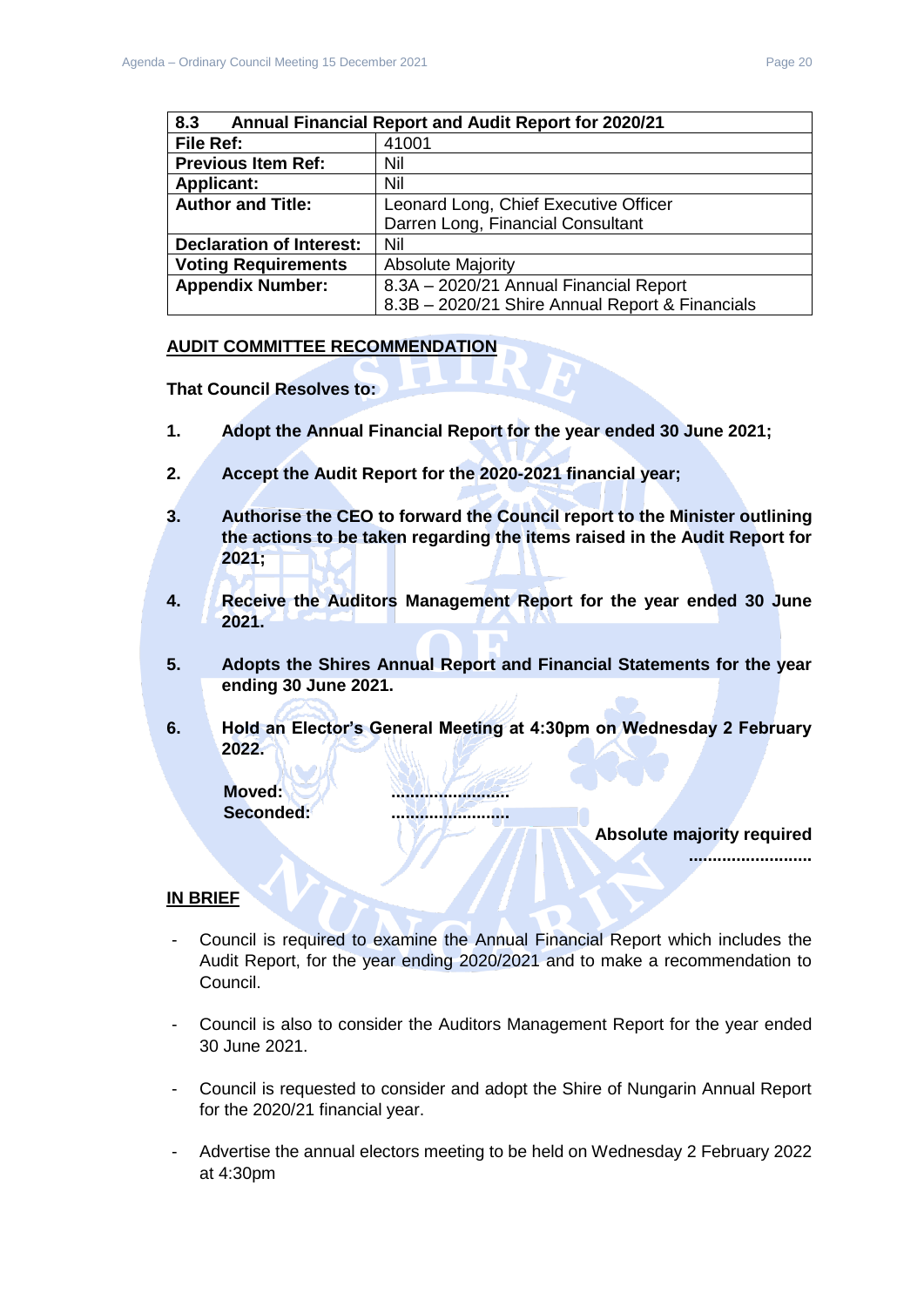#### **BACKGROUND**

The purpose and responsibilities of the Audit Committee is outlined in Part 7 of the *Local Government Act1995*.

One of the Audit Committee's responsibilities is to examine the reports of the auditor. The committee would then determine if any matters raised in the reports require action to be taken by the local government and to ensure appropriate action is implemented. The Audit Committee is to receive and authorise a report relating to the audit prepared by the Chief Executive Officer that is subsequently to be sent to the Minister.

This report outlines actions intended to be undertaken in relation to matters identified by the auditor.

#### **REPORT DETAIL**

Council's annual audit for 2020/21 has now been finalised by the Council's auditor Audit Partners Australia (draft) and will be signed off by the Auditor General Office in due course.

Details of management issues, suggestions etc. are contained within a separate management report and are addressed on an ongoing basis. A copy of the 2020/2021 Annual Financial Statements can be found at **APPENDIX 8.3A.**

Following adoption of the Annual Report, the Annual Financial Statements and the official audit report the document will be presented to the Electors at the annual electors meeting. It is also a requirement that a copy of the audit report and Financial Statements be forwarded to the Dept. of Local Government.

The Auditor General has raised three items of concern resulting from the audit conducted.

1. Asset Renewal Funding Ratio not reported in Annual Financial Report

The Council is required to report on 7 financial ratios in its annual financial statements. These ratios measure trends in the Council's financial performance by a series of benchmarks.

The Auditor General has advised the Shire has not reported the Asset Renewal Funding Ratio for 2021 in the annual financial report, as required by Regulation 50(10(c) of the *Local Government (Financial Management) Regulations 1996.*

This ratio indicates whether the local government has the financial capacity to fund asset renewal as required, and can continue to provide existing levels of services in future, without additional operating income; or reductions in operating expenses. The ratio is calculated from information included in the local government's Long-Term Financial Plan and Asset Management Plans.

The Shire's Long Term Financial Plan and Asset Management Plans are outdated and the data to calculate the ratio was unavailable.

To ensure this ratio can be calculated in future, the Shire will need to prepare a Asset Management Plans that contain at least 10 years of forecast asset renewal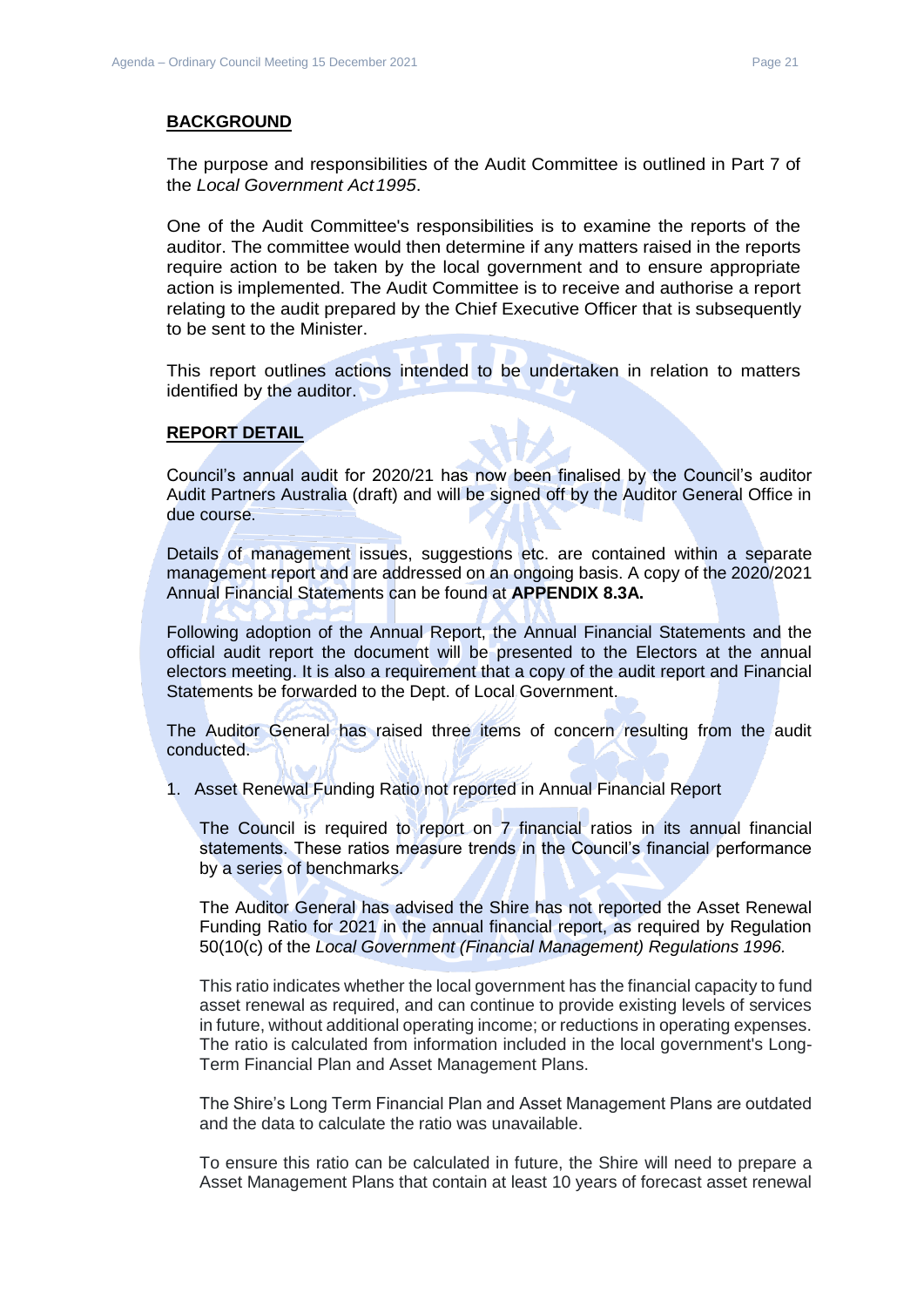data, and maintain the 10 year renewal forecasts. The Shire will also need to ensure that it maintains an up to date Long Term Financial Plan that contains at least 10 years of planned asset renewal data.

The Shire has begun the preparation of the asset management plans, having prepared a draft plant replacement plan projected for the next 10 years. A draft Road Infrastructure Asset Management Plan has also been prepared and is currently being reviewed by Executive Officers.

In addition, quotations have been requested from contractors to undertake an asset condition audit of building assets.

A draft Long Term Financial Plan is currently being prepared, and will be workshopped with Council in March / April 2022. Once complete, the Shire will be able to calculate the Asset Renewal Funding Ratio for the 2021-22 financial year and for each year thereafter, as long as each of the Plans are reviewed and updated annually.

2. Non-Compliance with Purchasing Policy

For approximately 11% of transactions, the Shire did not have a sufficient number of supplier quotations as required under the Shire's purchasing policy, or there was no documentation to explain why other quotations were not sought.

The CEO has implemented an electronic purchase order system, which requires the ordering officer to ensure the relevant number of quotations are sourced, or to seek approval from the CEO detailing why the required number of quotations was unable to be obtained. This approach also requires a copy of all quotation documentation to be submitted with the purchase order, ensuring appropriate records are kept.

2. User Access to Shire's Financial Management System

All users of the Shire's financial management system have privileged (super user) access level. This access could be used to undermine the effectiveness of system controls (such as segregation of duties) and diminish accountability.

The Shire administration team is very small. All staff perform a broad range of duties, requiring them to have access to all system modules at all times during work hours, and this makes it impossible to have clear segregation of duties at any level, or impose security restrictions within the financial system.

This risk has been previously identified and steps have been taken to minimise the level of risk exposure. Minimisation strategies include ensuring fortnightly logs are reviewed and signed off by the CEO for those systems considered to be high risk for fraudulent activity, such as payroll and creditors.

The Shire Executive is well aware of the risk, but without the current user access level, it would be impossible to manage and operate the organisation as efficiently as it is. The Executive will continue to monitor user access and review the level of risk on an ongoing basis.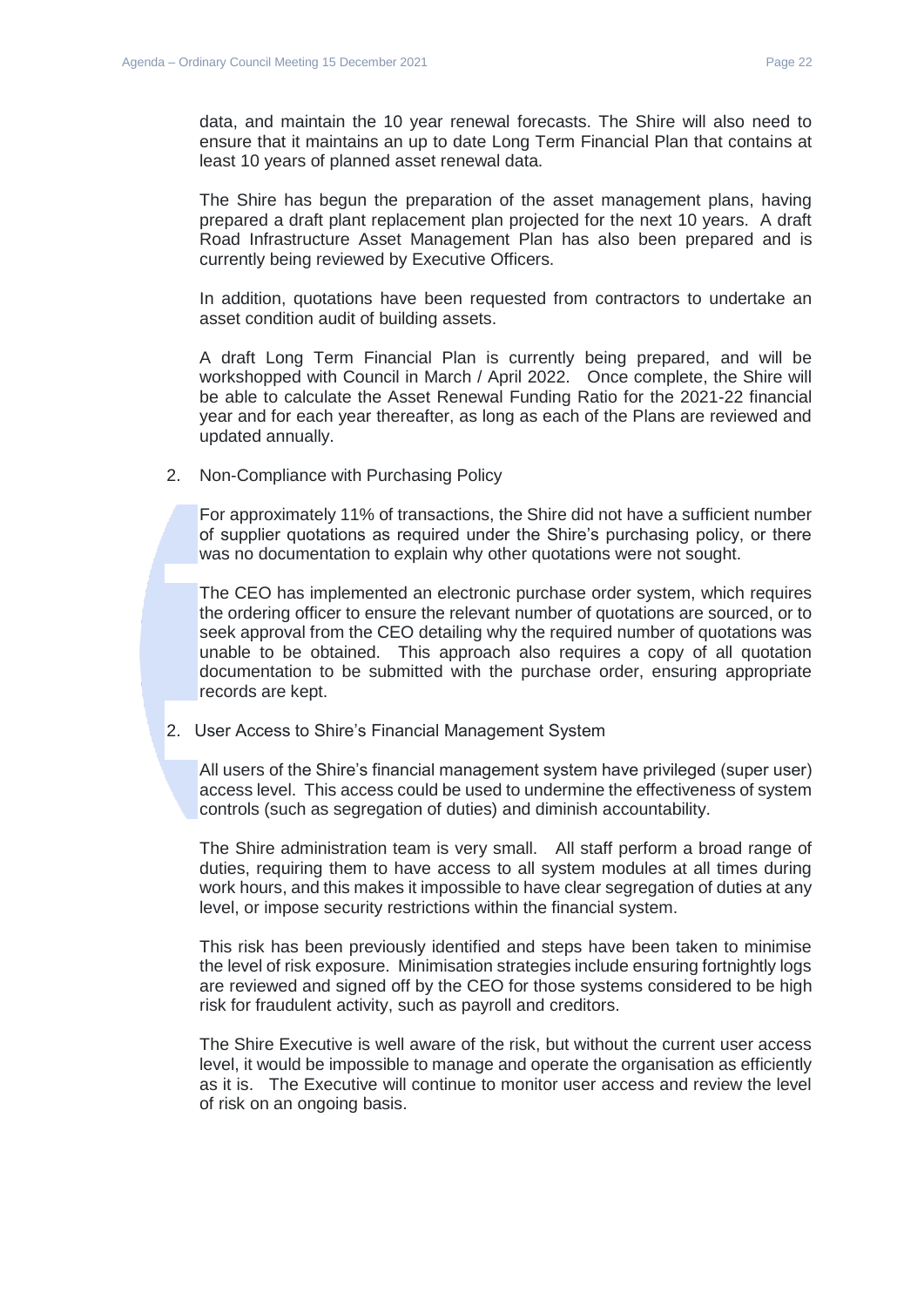## **SHIRE OF NUNGARIN COMMUNITY STRATEGIC PLAN 2023**

| <b>Focus Area</b> | Civic Leadership                                                |  |
|-------------------|-----------------------------------------------------------------|--|
| <b>Aspiration</b> | A strong local democracy with an actively engaged community and |  |
|                   | effective partnership.                                          |  |
| <b>Objective</b>  | Annually review compliance methods.<br>16.7                     |  |

# **OTHER STRATEGIC LINKS**

Nil

# **STATUTORY ENVIRONMENT**

# Local Government Act 1995, Section 7.9:

Requires the Auditor to examine the accounts and annual financial report by 31 December following the end of the financial year.

## Local Government Act 1995, Section 7.12A:

Sets out the requirements for local governments in respect to audits. This includes the need to prepare a report to the Minister within 3 months of receiving the audit report if the auditor identifies any items it considers significant.

# Local Government (Audit) Regulations 1996, section 10:

Requires the audit report to be forwarded to the Audit Committee within 30 days of completing the audit.

Local Government (Audit) Regulations 1996, section 16:

Describes the functions of the audit committee.

# **SUSTAINABILITY AND RISK CONSIDERATIONS**

**Economic – (Impact on the Economy of the Shire and Region)** Nil

**Social – (Quality of life to community and / or affected land owners)** Nil

#### **Policy Implications** Nil

| <b>Risk Level</b> | <b>Comment</b>                                                        |
|-------------------|-----------------------------------------------------------------------|
| High              | The legislative requirements of the Act are clear on the process      |
|                   | required following the receipt of the Auditor General's Audit Report. |
|                   | Failing to meet the requirements exposes the Shire to action by the   |
|                   | Department of Local Government, Sport and Cultural Industries.        |

## **Risk Management Implications**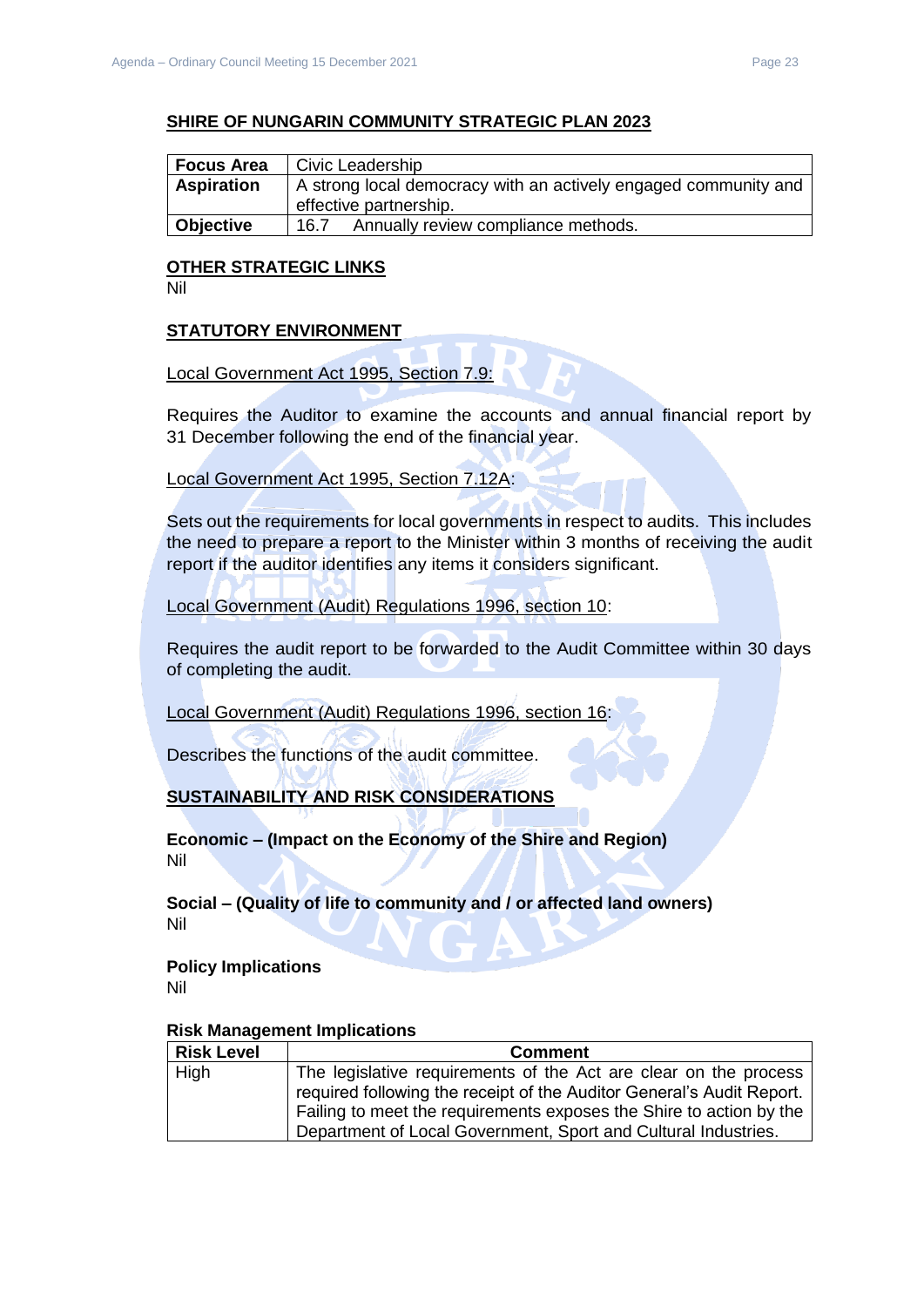# **CONSULTATION**

Throughout the preparation of the Annual Financial Report the Shire's Auditors, Audit Partners Australia consulted the Shires' Financial Consultant Darren Long and the Senior Finance Officer.

Early in March 2021 the Auditors, Audit Partners Australia together with the Auditor Generals' Office had an audit exit meeting to present the Annual financial Report and audit report to the Shire's Audit Committee.

# **RESOURCE IMPLICATIONS**

**Financial** Nil

**Workforce** Nil

# **CONCLUSION**

The Annual Financial Report is the final component of the Shire's Integrated Planning & Reporting Framework, and is a mechanism of communicating with the community and key stakeholders in a transparent and accountable way.

The acceptance of the Annual Financial Report will allow the report to be published on the Shire's website in advance of the Annual Elector's Meeting which is proposed for Wednesday 2 February 2022 at 4:30pm.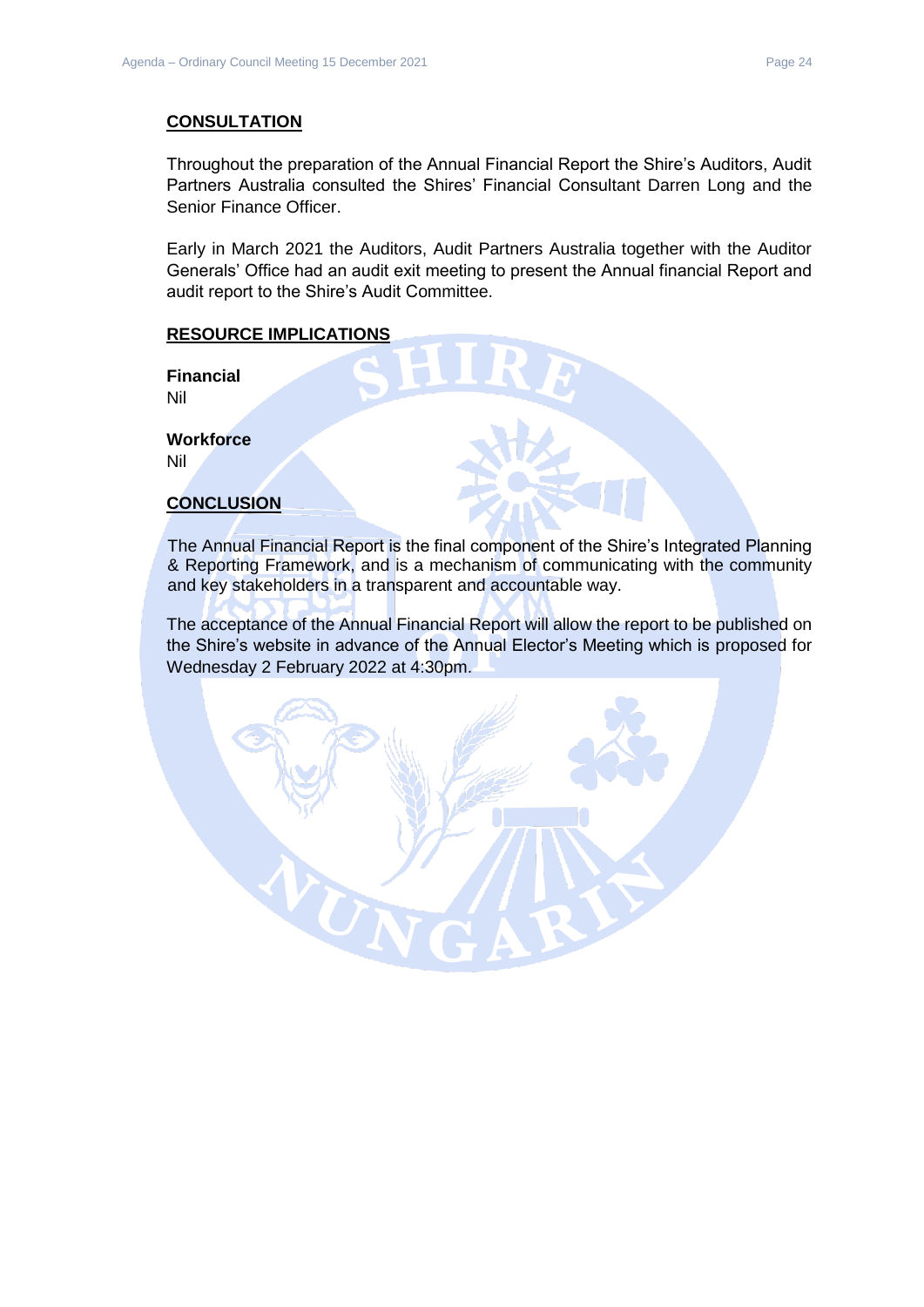<span id="page-24-0"></span>

| 8.4                             | <b>LISTING OF PAYMENTS FOR THE MONTH OF NOVEMBER 2021</b> |
|---------------------------------|-----------------------------------------------------------|
| File Ref:                       | 161001                                                    |
| <b>Previous Item Ref:</b>       | Nil                                                       |
| <b>Applicant:</b>               | Nil                                                       |
| <b>Author and Title:</b>        | Vanessa Seward, Customer Service and Records<br>Officer   |
|                                 |                                                           |
| <b>Declaration of Interest:</b> | Nil                                                       |
| <b>Voting Requirements</b>      | <b>Simple Majority</b>                                    |

# **OFFICER RECOMMENDATION:**

**Attachment Number:** Attachment 8.4A – Payment List

**That Council Resolves to:**

**1. Receives the following payments made throughout the month of November 2021:**

| <b>Municipal</b> | <b>Cheque</b><br>6,774.52<br>S             |  |
|------------------|--------------------------------------------|--|
|                  | 354,063.31<br><b>EFT</b><br>$\mathsf{S}^-$ |  |
|                  | 35,752.64<br><b>Direct Debit</b><br>S      |  |
|                  | \$396,590.47                               |  |
| <b>Trust</b>     | <b>Cheque - Nil</b><br>\$0.00              |  |
|                  |                                            |  |
|                  | <b>Grand Total</b><br>\$396,590.47         |  |
| <b>Moved:</b>    |                                            |  |
|                  |                                            |  |
| Seconded:        |                                            |  |
|                  |                                            |  |
|                  |                                            |  |
|                  |                                            |  |

# **IN BRIEF**

The purpose of this report is to present the listing of payments made from the Shire's Municipal and Trust funds throughout the month of November 2021.

# **BACKGROUND**

The attached appendix lists the payments from Council Municipal and Trust funds for the month applicable as per requirements of the *Local Government Act 1995* and the *Local Government (Financial Management) Regulations 1996*.

As per Regulation 13 of the *Local Government (Financial Management) Regulations 1996* the following information is required to be presented to Council.

- The Payee's name.
- The amount of the payment.
- The date of the Payment; and
- Sufficient information to identify the transaction.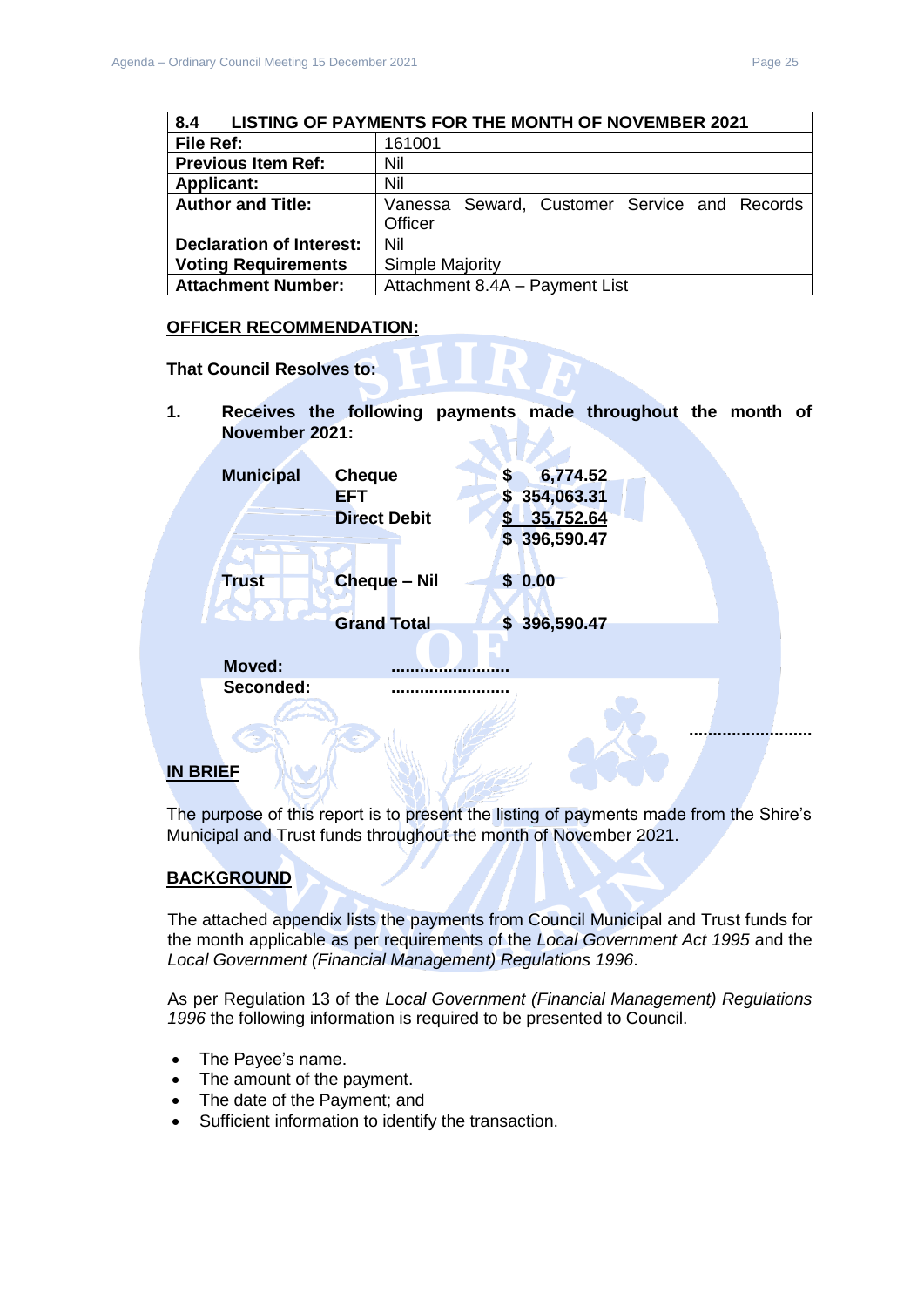# **REPORT DETAIL**

As Council has delegated authority to the Chief Executive Officer to execute payments from the municipal fund and the trust fund a list of accounts paid are required to be submitted to Council showing the prescribe information.

# **SHIRE OF NUNGARIN COMMUNITY STRATEGIC PLAN 2023**

| <b>Focus Area</b> | Civic Leadership                                                                          |
|-------------------|-------------------------------------------------------------------------------------------|
| <b>Aspiration</b> | A strong local democracy with an actively engaged community and<br>effective partnership. |
| Objective         | Annually review compliance methods.<br>16.7                                               |

## **OTHER STRATEGIC LINKS**

Nil

# **STATUTORY ENVIRONMENT**

As per Regulation 13 of the *Local Government (Financial Management) Regulations 1996* the following is required;

- *(1) If the local government has delegated to the CEO the exercise of its power to make payments from the municipal fund or the trust fund, a list of accounts paid by the CEO is to be prepared each month showing for each account paid since the last such list was prepared* 
	- *(a) the payee's name;*
	- *(b) the amount of the payment;*
	- *(c) the date of the payment; and*
	- *(d) sufficient information to identify the transaction.*
- *(2) A list of accounts for approval to be paid is to be prepared each month showing (a) for each account which requires council authorisation in that month* 
	- *(i) the payee's name;*
	- *(ii) the amount of the payment; and*
	- *(iii) sufficient information to identify the transaction.*
	- *(b) the date of the meeting of the council to which the list is to be presented.*
- *(3) A list prepared under sub regulation (1) or (2) is to be —*
	- *(a) presented to the council at the next ordinary meeting of the council after the list is prepared; and*
	- *(b) recorded in the minutes of that meeting.*

#### **SUSTAINABILITY AND RISK CONSIDERATIONS**

**Economic – (Impact on the Economy of the Shire and Region)** Nil

**Social – (Quality of life to community and / or affected land owners)** Nil

**Policy Implications** Nil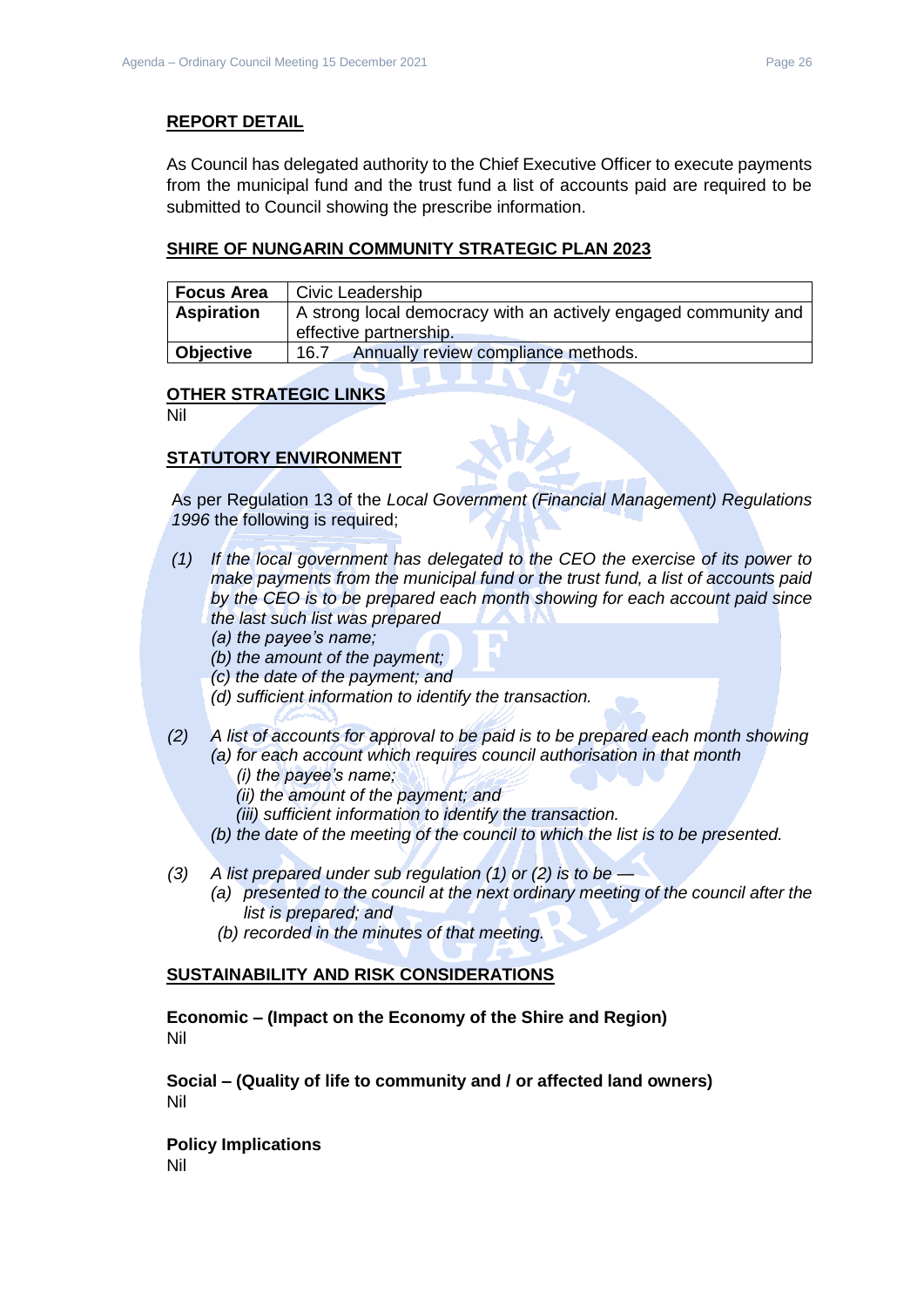| <b>Risk Level</b> | <b>Comment</b>                                                                                                               |
|-------------------|------------------------------------------------------------------------------------------------------------------------------|
| Moderate          | If the required information is not presented to Council in accordance                                                        |
|                   | with the Local Government (Financial Management) Regulation<br>1996 it may result in a qualified audit report and an unclean |
|                   | compliance return submitted to the Department of Local                                                                       |
|                   | Government, Sport & Cultural Industries.                                                                                     |

## **CONSULTATION**

Nil

# **RESOURCE IMPLICATIONS**

**Financial**

Nil

**Workforce** Nil

# **CONCLUSION**

The listing of payments as per the attached **Appendix 8.4A** – Payment List, is a true reflection of the expenditure from the Municipal and Trust Fund accounts for the month of November 2021.

 $\sigma_{\rm N}$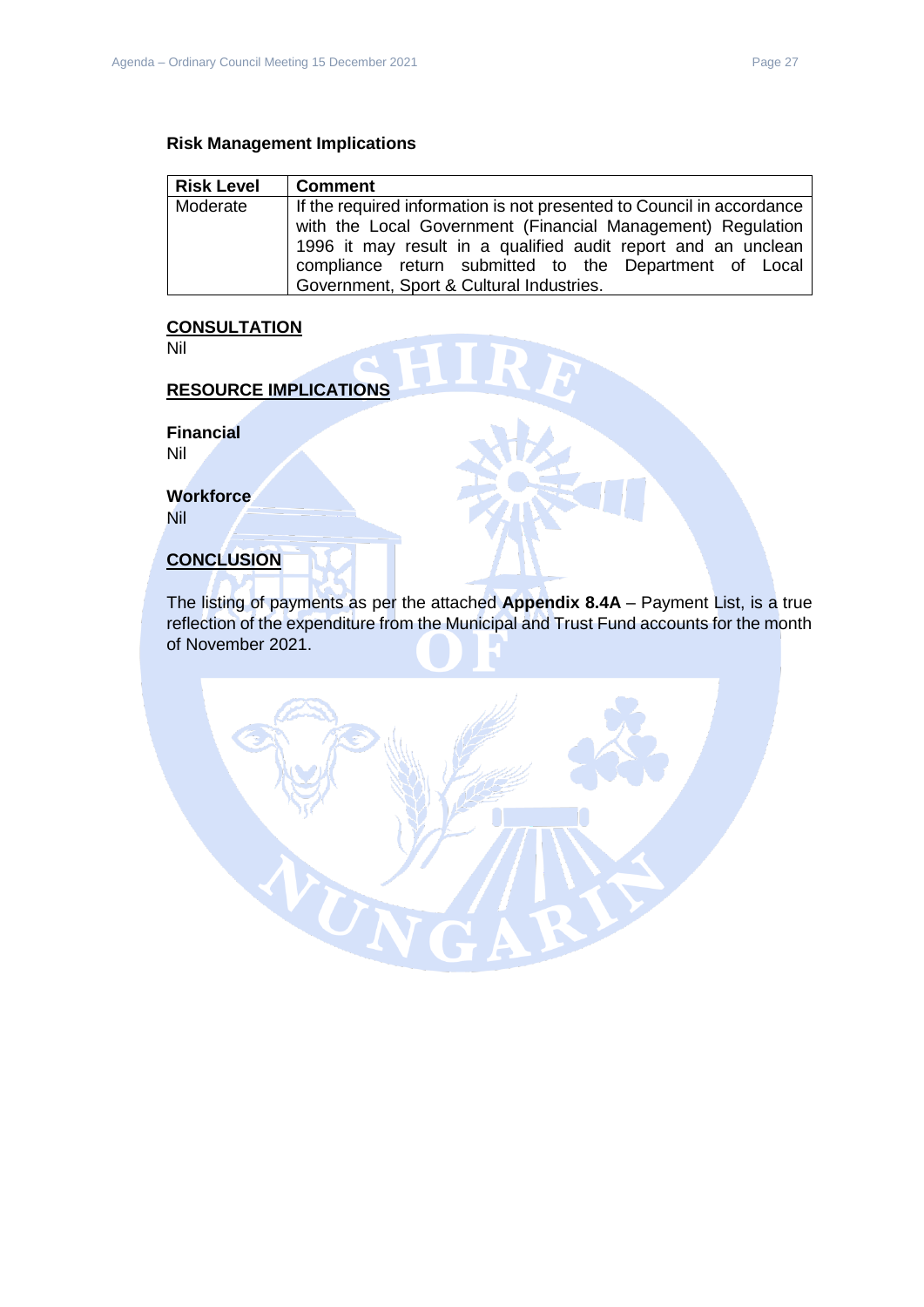# <span id="page-27-0"></span>**8.5 MONTHLY STATEMENT OF FINANCIAL ACTIVITY FOR THE PERIOD ENDING 30 NOVEMBER 2021**

| <b>File Ref:</b>                | 1/1 Annual Statements                 |
|---------------------------------|---------------------------------------|
| <b>Previous Item Ref:</b>       | Nil                                   |
| <b>Applicant:</b>               | Nil                                   |
| <b>Author and Title:</b>        | Leonard Long, Chief Executive Officer |
|                                 | Darren Long, Financial Consultant     |
| <b>Declaration of Interest:</b> | Nil                                   |
| <b>Voting Requirements</b>      | <b>Simple Majority</b>                |
| <b>Attachment Number:</b>       | Attachment 8.5A - Monthly Statement   |

# **OFFICER RECOMMENDATION:**

## **That Council Resolves to:**

**1. Receives the monthly financial activity statement for the period ending 30 November 2021.**

Moved: **Seconded: .........................**

# **IN BRIEF**

The purpose of this report is to present the financial position of Council as at the reporting date as per requirements of the *Local Government Act 1995* and the *Local Government (Financial Management) Regulation 1996.*

# **BACKGROUND**

The *Local Government Act 1995* in conjunction with regulation 34(1) of the *Local Government (Financial Management) Regulations 1996* requires a monthly Statement of Financial Activity to be presented to Council detailing the prescribed information within 2 months after the end of the month to which the statement relates.

# **REPORT DETAIL**

The Shire prepares the monthly financial statements in the statutory format along with other supplementary financial reports consisting of:

- (a) Statement of Comprehensive Income by Function/Program;
- (b) Statement of Comprehensive Income by Nature/Type;
- (c) Statement of Financial Activity;
- (d) Summary of Net Current Asset Position;
- (e) Statement of Explanation of Material Variances;
- (f) Statement of Financial Position;
- (g) Statement of Cash Flows;
- (h) Detailed Operating and Non-Operating Schedules;
- (i) Statement of Cash Back Reserves;
- (j) Loan Borrowings Statement; and
- (k) Trust Statement.

**..........................**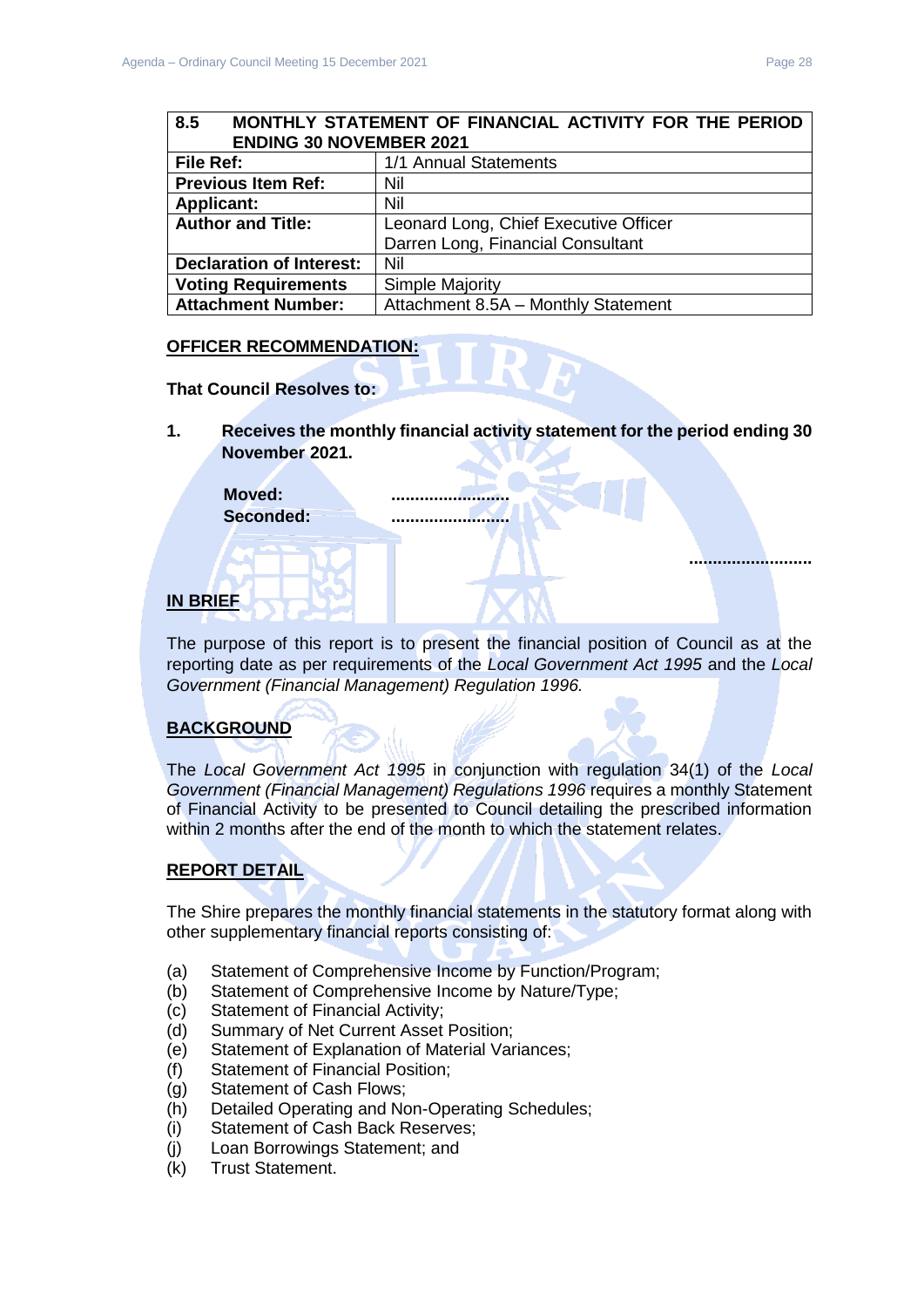## **MATERIAL VARIANCE COMMENTARY ON YEAR TO DATE**

Regulation 34 of the *Local Government (Financial Management) Regulations 1996*  require local governments to prepare annual budget estimates and month by month budget estimates so that comparatives can be made to Year to Date (YTD) Actual amounts of expenditure, revenue and income.

At its budget meeting, Council adopted a material variance threshold of \$5,000 or 10%. For interpretation purposes, this means any variance at Function/Program level that is greater than 10% and exceeds \$5,000 in value is reported on and commentary is provided to explain the YTD budget estimate to YTD actual variance. The material variance is shown on the Statement of Financial Activity, in accordance with the Local Government (Financial Management) Regulations 1996. The material variance commentary is now provided in a separate statement, called the Statement of Explanation of Material Variances.

The Statement of Financial Activity as at 30 November 2021 shows a closing surplus of \$1,556,618.

# **SHIRE OF NUNGARIN COMMUNITY STRATEGIC PLAN 2023**

×

| <b>Focus Area</b> | <b>Civic Leadership</b>                                                                   |  |
|-------------------|-------------------------------------------------------------------------------------------|--|
| <b>Aspiration</b> | A strong local democracy with an actively engaged community and<br>effective partnership. |  |
| <b>Objective</b>  | Annually review compliance methods.<br>16.7                                               |  |

# **OTHER STRATEGIC LINKS**

Shire of Nungarin 2021/22 Annual Budget

**NAME** 

# **STATUTORY ENVIRONMENT**

Section 6.4 of the *Local Government Act 1995* and Regulation 34 of the *Local Government (Finance) Regulations 1996*.

*Local Government (Financial Management) Regulations 1996*: Regulation 34 states:

- (1) A local government is to prepare each month a statement of financial activity reporting on the sources and applications of funds, as set out in the annual budget under regulation 22(1)(d) for that month in the following detail:
	- (a) annual budget estimates, taking into account any expenditure incurred for an additional purpose under section 6.8(1)(b) or (c);
	- (b) budget estimates to the end of month to which the statement relates;
	- (c) actual amounts of expenditure, revenue and income to the end of the month to which the statement relates;
	- (d) material variances between the comparable amounts referred to in paragraphs (b) and (c);
	- (e) the net current assets at the end of the month to which the statement relates.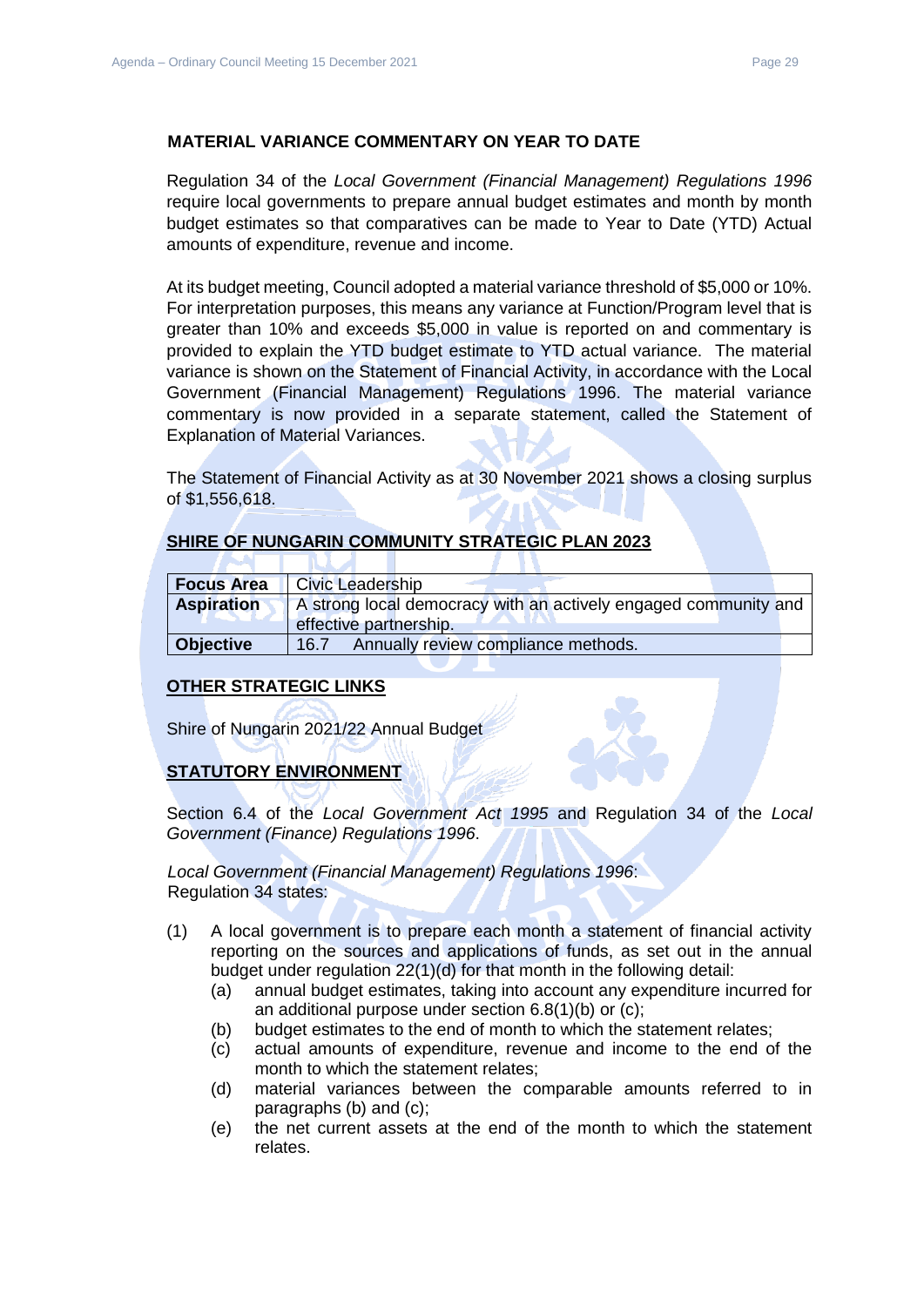Sub regulations 2, 3, 4, 5, and 6 prescribe further details of information to be included in the monthly statement of financial activity.

# **SUSTAINABILITY AND RISK CONSIDERATIONS**

**Economic – (Impact on the Economy of the Shire and Region)** Nil

**Social – (Quality of life to community and / or affected land owners)** Nil

**Policy Implications** Nil

## **Risk Management Implications**

| <b>Risk Level</b> | <b>Comment</b>                                                       |  |  |
|-------------------|----------------------------------------------------------------------|--|--|
| <b>Medium</b>     | Inadequate financial performance monitoring could lead to            |  |  |
|                   | over/under budget expenditure which could affect council's financial |  |  |
|                   | position and/or financial ratios.                                    |  |  |

# **CONSULTATION**

Shires Financial Consultant

# **RESOURCE IMPLICATIONS**

**Financial** Nil

**Workforce**

Nil

# **CONCLUSION**

The financial activity statement provides current status of the Shires financial position and is required in accordance with the *Local Government Act* 6.4 and *Local Government (Financial Management) Regulations 1996, r.*34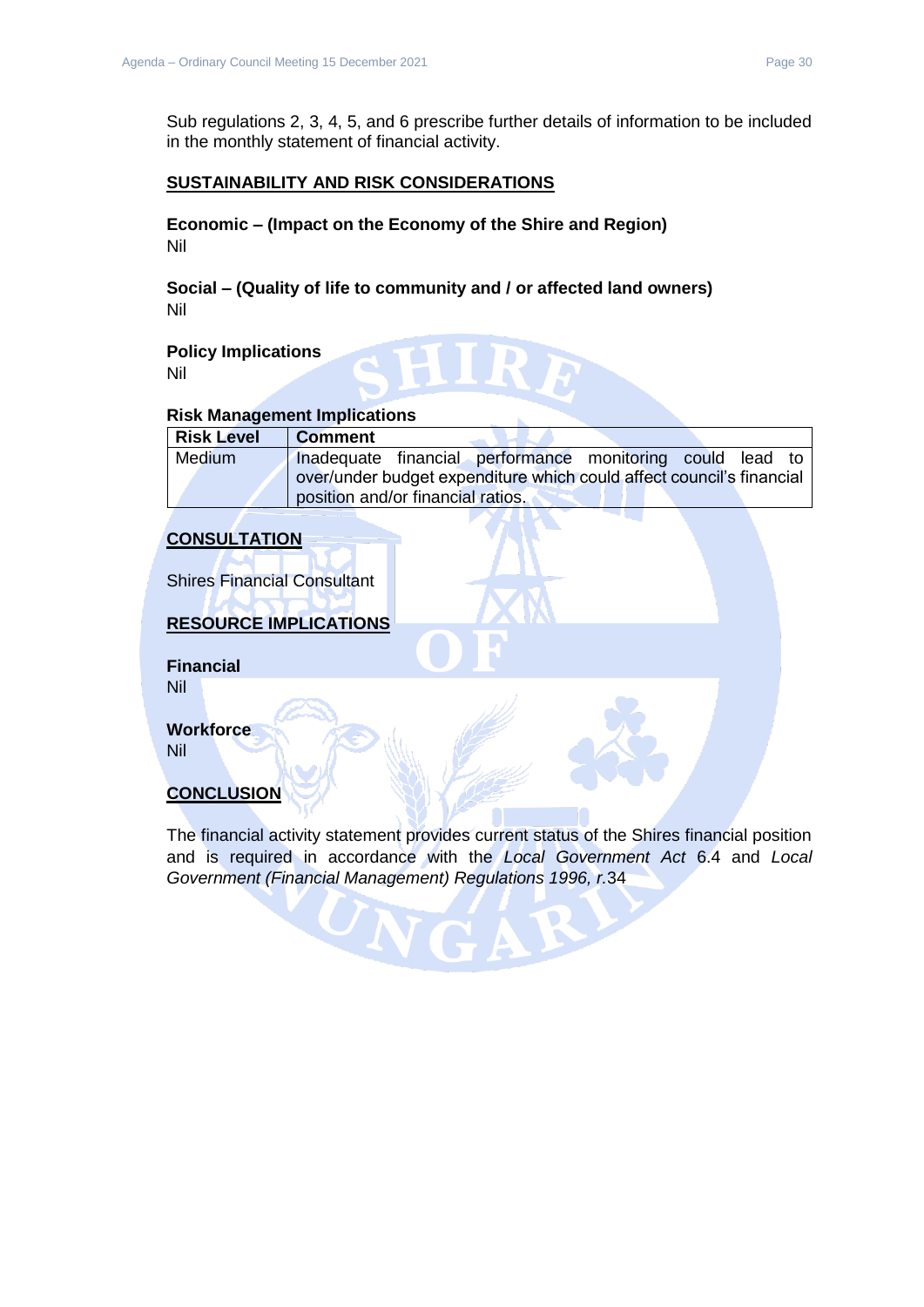#### <span id="page-30-0"></span>**9. DELEGATES REPORTS**

(Elected member who are delegates to other Forums may present a verbal or written report)

**9.1 Cr O'Connell** (**APPENDIX 9.1A**)

## <span id="page-30-2"></span><span id="page-30-1"></span>**10. NEW BUSINESS OF AN URGENT NATURE**

(New business of an urgent nature approved by the Presiding Member)

## <span id="page-30-3"></span>**11. CONFIDENTIAL ITEMS OF BUSINESS**

**That Council proceeds behind closed doors as per Section 5.23(2) of the Local Government Act for considering item 11.1 and 11.2, the time being ….pm** 

**Moved: 2008 Seconded: .........................**

<span id="page-30-4"></span>

| <b>CONFIDENTIAL ITEM: DEFAULT RATE PAYERS</b><br>11.1 |                                       |  |  |  |  |
|-------------------------------------------------------|---------------------------------------|--|--|--|--|
| File Ref:                                             | 41081                                 |  |  |  |  |
| <b>Previous Item Ref:</b>                             | OCM6746/08/21                         |  |  |  |  |
| <b>Applicant:</b>                                     | Nil                                   |  |  |  |  |
| <b>Author and Title:</b>                              | Leonard Long, Chief Executive Officer |  |  |  |  |
| <b>Declaration of Interest:</b>                       | Nil                                   |  |  |  |  |
| <b>Voting Requirements</b>                            | <b>Simple Majority</b>                |  |  |  |  |
| <b>Attachment Number:</b>                             | Nil                                   |  |  |  |  |

# <span id="page-30-5"></span>**11.2 CONFIDENTIAL ITEM: AUSTRALIA DAY COUNCIL OF WA CITIZEN OF THE YEAR AWARD 2022**

| File Ref:                       | 41001                                                  |
|---------------------------------|--------------------------------------------------------|
| <b>Previous Item Ref:</b>       | OCM6656/12/21                                          |
| <b>Applicant:</b>               | Nil                                                    |
| <b>Author and Title:</b>        | Leonard Long, Chief Executive Officer                  |
| <b>Declaration of Interest:</b> | Nil                                                    |
| <b>Voting Requirements</b>      | <b>Simple Majority</b>                                 |
| <b>Attachment Number:</b>       | 11.2A - Citizen of the year (adult nomination)         |
|                                 | 11.2B - Citizen of the year (adult nomination)         |
|                                 | 11.2C - Citizen of the year (Community Group or Event) |

#### **OFFICER RECOMMENDATION:**

**Note: Council Resolution for item 11.1 and 11.2 remain confidential in accordance with Regulation 14(2) of the Local Government (Administration) Regulations 1996.**

#### **OFFICER RECOMMENDATION:**

**That the meeting proceeds in public, the time being ….pm** 

| Moved:    |  |
|-----------|--|
| Seconded: |  |